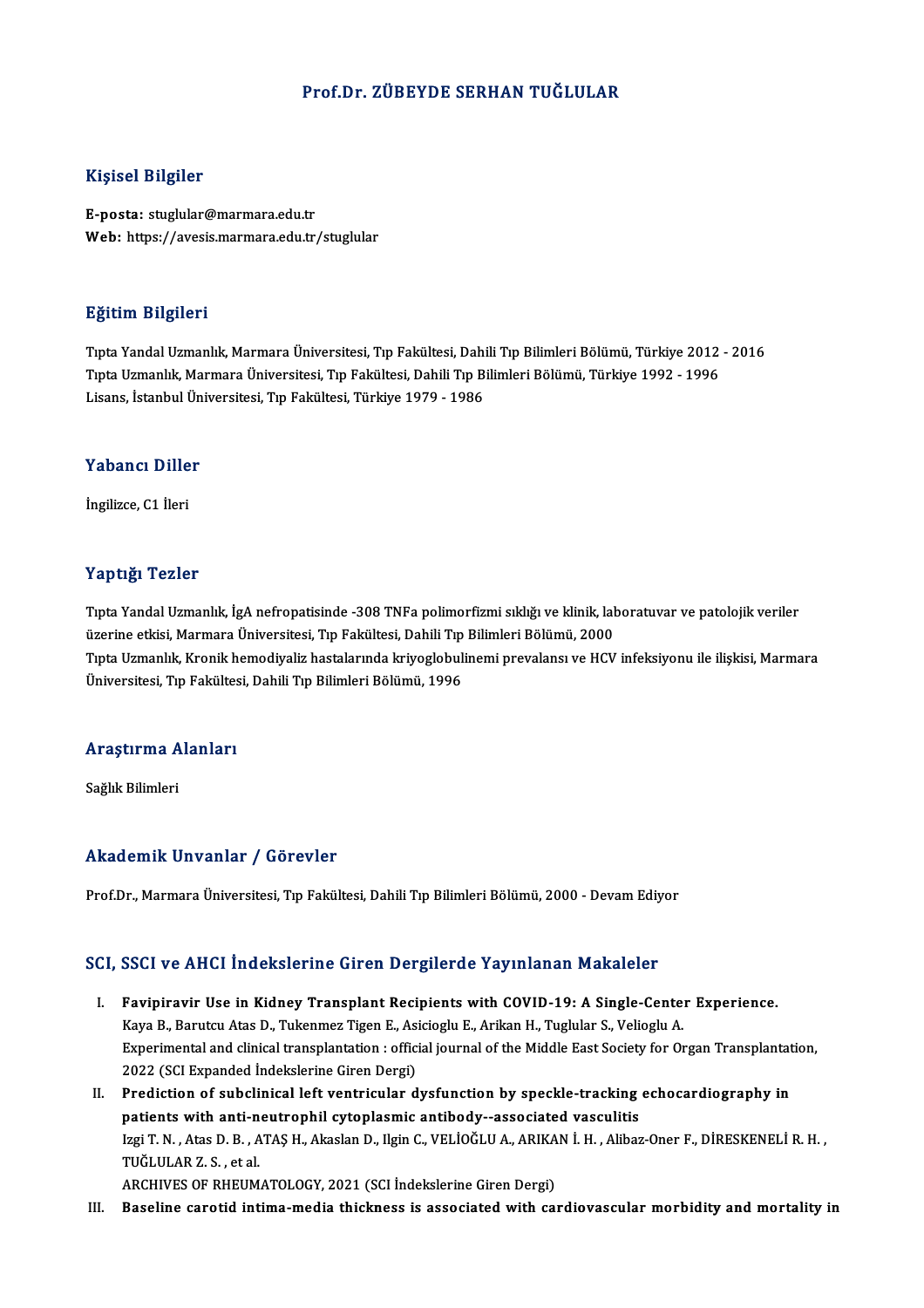#### peritoneal dialysis patients.

Asicioglu E., Velioglu A., Arikan H., Koc M., Tuglular S., Ozener C. Therapeutic apheresis and dialysis : official peer-reviewed journal of the International Society for Apheresis, the Asicioglu E., Velioglu A., Arikan H., Koc M., Tuglular S., Ozener C.<br>Therapeutic apheresis and dialysis : official peer-reviewed journal of the International Society for Apheresis,<br>Japanese Society for Apheresis, the Japan Therapeutic apheresis and dialysis :<br>Japanese Society for Apheresis, the Japanese Society for Apheresis, the Japan<br>EPAX scores are insteased in na Japanese Society for Apheresis, the Japanese Society for Dialysis Therapy, cilt.25,<br>Expanded Indekslerine Giren Dergi)<br>IV. FRAX scores are increased in patients with ANCA-associated vasculitis.<br>Cetin B. Cetin E.A., Arikan

Expanded Indekslerine Giren Dergi)<br>IV. FRAX scores are increased in patients with ANCA-associated vasculitis.<br>Cetin B., Cetin E. A. , Arikan H., Velioglu A., Alibaz-Oner F., Direskeneli H., Tuglular S., Asicioglu E. Internationalurology and nephrology, cilt.53, sa.11, ss.2333-2339,2021 (SCIExpanded İndekslerineGirenDergi) Cetin B., Cetin E. A. , Arikan H., Velioglu A., Alibaz-Oner F., Direskeneli H., Tuglular S., Asicioglu E.<br>International urology and nephrology, cilt.53, sa.11, ss.2333-2339, 2021 (SCI Expanded Indekslerine Gi<br>V. Capacity P

Pandemic: A Case Study.<br>Bozkir C. D. C., Ozmemis C., Kurbanzade A. K., Balcik B., Gunes E. D., Tuglular S. Capacity Planning for Effective Cohorting of Hemodialysis Patients du:<br>Pandemic: A Case Study.<br>Bozkir C. D. C. , Ozmemis C., Kurbanzade A. K. , Balcik B., Gunes E. D. , Tuglular S.<br>European journal of operational research, European journal of operational research, 2021 (SCI Expanded Indekslerine Giren Dergi)

VI. Characteristics and outcomes of hospitalised older patients with chronic kidney disease and COVID-19: A multicenter nationwide controlled study Characteristics and outcomes of hospitalised older patients with chronic kidney disease and COVID-<br>19: A multicenter nationwide controlled study<br>Ozturk S., TURGUTALP K., ARICI M., Gok M., Islam M., ALTIPARMAK M. R. , Aydin 19<br>0z<br>al Ozturk S., TURGUTALP K., ARICI M., Gok M., Islam M., ALTIPARMAK M. R. , Aydin Z., Doner B., ERE<br>al.<br>INTERNATIONAL JOURNAL OF CLINICAL PRACTICE, cilt.75, 2021 (SCI İndekslerine Giren Dergi)<br>Characteristics and autsomes of a

al.<br>INTERNATIONAL JOURNAL OF CLINICAL PRACTICE, cilt.75, 2021 (SCI İndekslerine Giren Dergi)<br>VII. Characteristics and outcomes of acute kidney injury in hospitalized COVID-19 patients: A multicenter<br>Andy by the Turkish INTERNATIONAL JOURNAL OF CLINICAL PRACTION<br>Characteristics and outcomes of acute kidne<br>study by the Turkish society of nephrology. Characteristics and outcomes of acute kidney injury in hospitalized COVID-19 patients: A multicenter<br>study by the Turkish society of nephrology.<br>ARIKAN İ. H. , Ozturk S., TOKGÖZ B., Dursun B., Seyahi N., Trabulus S., Islam

study by the Turkish society of nephrology.<br>ARIKAN İ. H. , Ozturk S., TOKGÖZ B., Dursun B., Seyahi N., Trabulus S.,<br>PloS one, cilt.16, sa.8, 2021 (SCI Expanded İndekslerine Giren Dergi)<br>The prevelence of metabolis syndrome ARIKAN İ. H. , Ozturk S., TOKGÖZ B., Dursun B., Seyahi N., Trabulus S., Islam M., Ayar Y., Gorgulu N., Karadag S.,<br>PloS one, cilt.16, sa.8, 2021 (SCI Expanded Indekslerine Giren Dergi)<br>VIII. The prevalence of metabolic syn

## PloS one, cilt.16, sa.8, 2021 (SCI Expanded İndekslerine Giren Dergi)<br>The prevalence of metabolic syndrome is increased in patients with anti-neutrophil cytoplasmic<br>antibody-associated vasculitis.

Atas D. B., Atas H., İzgi T. N., Velioglu A., Arikan H., Oner F., Direskeneli H., Tuglular S., Asicioglu E. antibody-associated vasculitis.<br>Atas D. B. , Atas H., İzgi T. N. , Velioglu A., Arikan H., Oner F., Direskeneli H., Tuglular S., Asicioglu E.<br>International urology and nephrology, cilt.53, sa.7, ss.1427-1434, 2021 (SCI Exp Atas D. B., Atas H., İzgi T. N., Velioglu A., Arikan H., Oner F., Direskeneli H., Tuglular S., Asicioglu E.<br>International urology and nephrology, cilt.53, sa.7, ss.1427-1434, 2021 (SCI Expanded Indekslerii<br>IX. Course of CO

- International urology and nephrology, cilt.53, sa.7, ss.1427-1434, 2021 (SCI Expanded İ<br>Course of COVID-19 Pneumonia in a Kidney Transplant Patient Receiving Ecu<br>BERKE MENTESE İ., VELİOĞLU A., Aykent B., Gunay D. S. , ARIK Course of COVID-19 Pneumonia in a Kidney Transplant Patient I<br>BERKE MENTEȘE İ., VELİOĞLU A., Aykent B., Gunay D. S. , ARIKAN İ. H. , T<br>PROGRESS IN TRANSPLANTATION, 2021 (SCI İndekslerine Giren Dergi)<br>Piek Foctors for Low B BERKE MENTEȘE İ., VELİOĞLU A., Aykent B., Gunay D. S. , ARIKAN İ. H. , TUĞLULAR Z. S.<br>PROGRESS IN TRANSPLANTATION, 2021 (SCI İndekslerine Giren Dergi)<br>X. Risk Factors for Low Bone Density and Vertebral Fracture in Kidn
- **PROGRESS IN TRANSPLAN<br>Risk Factors for Low Bender<br>Sectional Cohort Study<br>Veliegly A. Kave B. Avken** Risk Factors for Low Bone Density and Vertebral Fracture in Kidney Transplant Recipients: A Cross-<br>sectional Cohort Study<br>Velioglu A., Kaya B., Aykent B., Ozkan B., Karapinar M. S. , Arikan H., Asicioglu E., Bugdayci O., Y

sect<br>Velio<br>Z. S. Velioglu A., Kaya B., Aykent B., Ozkan B., Karapinar M. S. , Arikan H., Asicioglu E., Bugdayci O., YAVU<br>Z. S.<br>AMERICAN JOURNAL OF TRANSPLANTATION, cilt.21, ss.682, 2021 (SCI İndekslerine Giren Dergi)<br>ACUTE KIDNEY INUIDY IN

AMERICAN JOURNAL OF TRANSPLANTATION, cilt.21, ss.682, 2021 (SCI Indekslerine Giren Dergi)

## Z. S.<br>AMERICAN JOURNAL OF TRANSPLANTATION, cilt.21, ss.682, 2021 (SCI İndekslerine Giren Dergi)<br>XI. ACUTE KIDNEY INJURY IN HOSPITALIZED COVID-19 PATIENTS: A MULTICENTRE STUDY BY TURKISH<br>SOCIETY OF NEPHROLOGY ACUTE KIDNEY INJURY IN HOSPITALIZED COVID-19 PATIENTS: A MULTICENTRE STUDY BY TURKISH<br>SOCIETY OF NEPHROLOGY<br>ARIKAN İ. H. , Ozturk S., TOKGÖZ B., DURSUN B., Seyahi N., Trablus S., Islam M., Ayar Y., Gorgulu N., Karadag S.,

SOCIETY OF NEPHROLOGY<br>ARIKAN İ. H. , Ozturk S., TOKGÖZ B., DURSUN B., Seyahi N., Trablus S., Islam M., Ayar Y., Gorgulu N.,<br>NEPHROLOGY DIALYSIS TRANSPLANTATION, cilt.36, ss.249, 2021 (SCI İndekslerine Giren Dergi)<br>FIRROSCA ARIKAN İ. H. , Ozturk S., TOKGÖZ B., DURSUN B., Seyahi N., Trablus S., Islam M., Ayar Y., Gorgulu I<br>NEPHROLOGY DIALYSIS TRANSPLANTATION, cilt.36, ss.249, 2021 (SCI İndekslerine Giren Derg<br>XII. FIBROSCAN DETECTION OF FATTY

# NEPHROLOGY DIAL<mark>)</mark><br>FIBROSCAN DETE<br>ERYTHEMATOSUS<br><sup>VETCINOČI II Ö. Ata</sup>

ERYTHEMATOSUS<br>YETGİNOĞLU Ö., Atas D. B. , VELİOĞLU A., ARIKAN İ. H. , YILMAZ Y., ALİBAZ ÖNER F., DİRESKENELİ R. H. , TUĞLULAR Z. S., AŞICIOĞLU E. YETGİNOĞLU Ö., Atas D. B. , VELİOĞLU A., ARIKAN İ. H. , YILMAZ Y., ALİBAZ ÖNER F., DİRESKENEL<br>TUĞLULAR Z. S. , AŞICIOĞLU E.<br>NEPHROLOGY DIALYSIS TRANSPLANTATION, cilt.36, ss.172, 2021 (SCI İndekslerine Giren Dergi)<br>Law bana

### XIII. Low bone density, vertebral fracture and FRAX score in kidney transplant recipients: A cross-<br>sectional cohort study. NEPHROLOGY DIALYSIS T<br>Low bone density, vert<br>sectional cohort study.<br>Veliegly A. Kaya B. Aykan Low bone density, vertebral fracture and FRAX score in kidney transplant recipients: A cross-<br>sectional cohort study.<br>Velioglu A., Kaya B., Aykent B., Ozkan B., Karapinar M. S. , Arikan H., Asicioglu E., Bugdaycı O., Yavuz

sectional cohort study.<br>Velioglu A., Kaya B., Aykent B., Ozkan B., Karapinar M. S. , Arikan H., A.<br>PloS one, cilt.16, sa.4, 2021 (SCI Expanded İndekslerine Giren Dergi)<br>Cranulemateus Interatitial Nephritis Associated With Velioglu A., Kaya B., Aykent B., Ozkan B., Karapinar M. S., Arikan H., Asicioglu<br>PloS one, cilt.16, sa.4, 2021 (SCI Expanded Indekslerine Giren Dergi)<br>XIV. Granulomatous Interstitial Nephritis Associated With Pantoprazole.

- PloS one, cilt.16, sa.4, 2021 (SCI Expanded İndekslerine Giren Dergi)<br>Granulomatous Interstitial Nephritis Associated With Pantoprazole.<br>Kaya B., Nizam H. M. , Velioglu A., Filinte D., Kaya H., Tuglular S.<br>American journal Granulomatous Interstitial Nephritis Associated With Pantoprazole.<br>Kaya B., Nizam H. M. , Velioglu A., Filinte D., Kaya H., Tuglular S.<br>American journal of therapeutics, 2021 (SCI Expanded Indekslerine Giren Dergi)<br>The ass Kaya B., Nizam H. M. , Velioglu A., Filinte D., Kaya H., Tuglular S.<br>American journal of therapeutics, 2021 (SCI Expanded Indekslerine Giren Dergi)<br>XV. The association between perceived stress with sleep quality, insomnia,
- American journal of therapeutics, 2021 (SCI Expanded İndeksl<br>The association between perceived stress with sleep qı<br>kidney transplant recipients during Covid-19 pandemic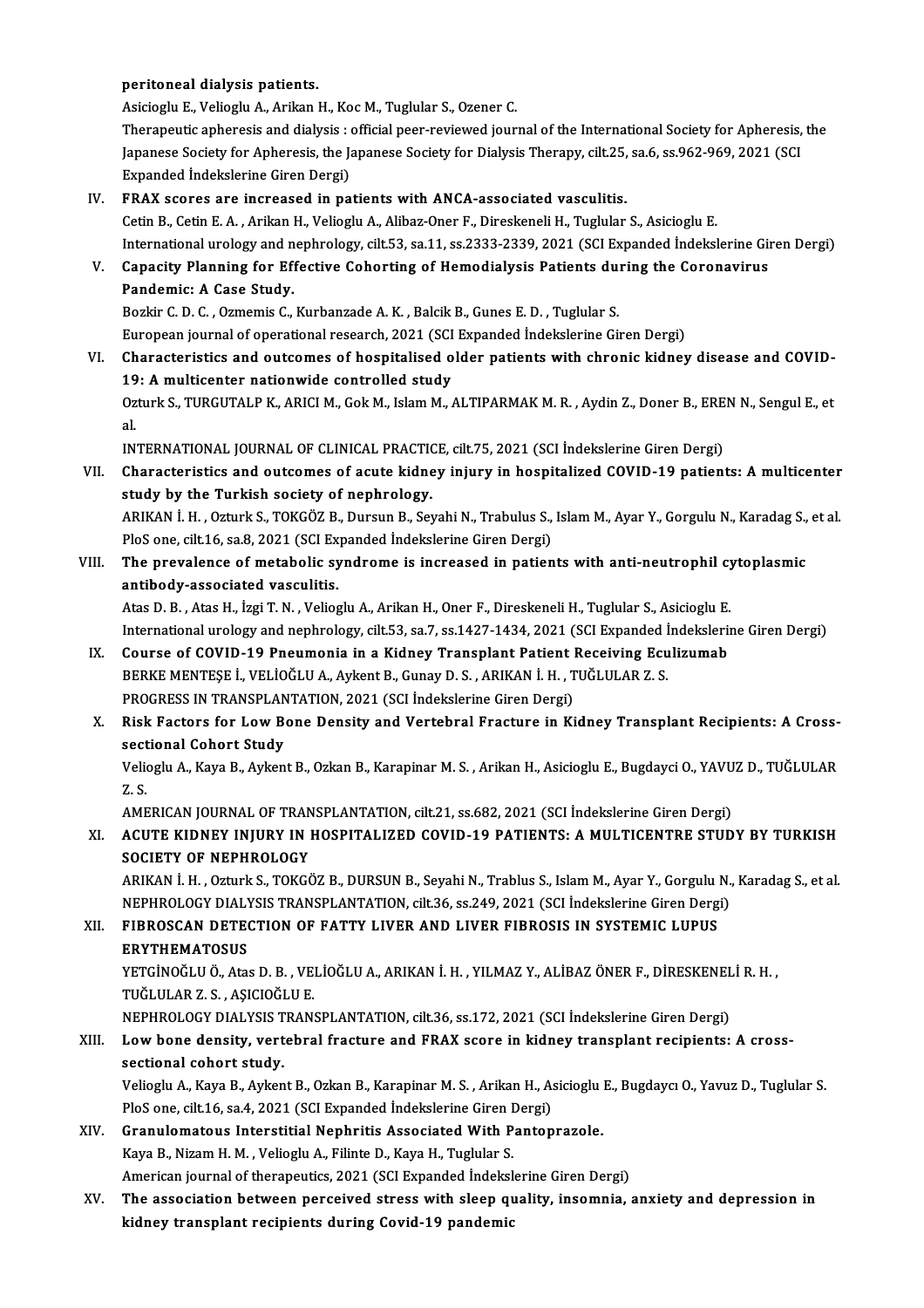Atas D.B., Sunbul E.A., VELİOĞLU A., TUĞLULAR Z.S.

PLOS ONE, cilt.16, sa.3, 2021 (SCI İndekslerine Giren Dergi)

- XVI. Incidence and risk factors for urinary tract infections in the first year after renal transplantation PLOS ONE, cilt.16, sa.3, 2021 (SCI İndekslerine Giren Dergi)<br>Incidence and risk factors for urinary tract infections in the first year after renal transplantatio<br>VELİOĞLU A., Guneri G., ARIKAN İ. H. , AŞICIOĞLU E., TİGEN E Incidence and risk factors for urinary tract infection<br>VELİOĞLU A., Guneri G., ARIKAN İ. H. , AŞICIOĞLU E., TİGEN<br>PLOS ONE, cilt.16, sa.5, 2021 (SCI İndekslerine Giren Dergi)<br>Chronis kidnov disease is a kov risk fastor for
- PLOS ONE, cilt.16, sa.5, 2021 (SCI Indekslerine Giren Dergi)<br>XVII. Chronic kidney disease is a key risk factor for severe COVID-19: a call to action by the ERA-EDTA PLOS ONE, cilt.16, sa.5, 2021 (SCI İndekslerine Giren Dergi)<br>Chronic kidney disease is a key risk factor for severe COVID-19: a call to action by the ERA-EDTA<br>Ortiz A., Cozzolino M., Duivenvoorden R., Fliser D., Fouque D., Chronic kidney disease is a l<br>Ortiz A., Cozzolino M., Duivenvoo<br>Hilbrands L. B. , Jager K. J. , et al.<br>NEPHROLOCY DIALVSIS TRANSI Ortiz A., Cozzolino M., Duivenvoorden R., Fliser D., Fouque D., Franssen C. F. M. , Goumenos D., Hemmelde<br>Hilbrands L. B. , Jager K. J. , et al.<br>NEPHROLOGY DIALYSIS TRANSPLANTATION, cilt.36, sa.1, ss.87-94, 2021 (SCI İndek

NEPHROLOGY DIALYSIS TRANSPLANTATION, cilt.36, sa.1, ss.87-94, 2021 (SCI İndekslerine Giren Dergi)

Hilbrands L. B. , Jager K. J. , et al.<br>NEPHROLOGY DIALYSIS TRANSPLANTATION, cilt.36, sa.1, ss.87-94, 2021 (SCI İndekslerine Giren Dergi)<br>XVIII. Recurrent Candidal Esophagitis and Esophageal Carcinoma in a Kidney Transplant Temiz F., Kaya B., Velioglu A., Tuglular S.<br>Progress in transplantation (Aliso Viejo, Calif.), cilt.30, ss.288-289, 2020 (SCI Expanded İndekslerine Giren Dergi)<br>XIX. Late Pulmonary Toxicity Associated With Everolimus i

Progress in transplantation (Aliso Viejo, Calif.), cilt.30, ss.288-289, 2020 (SCI Expanded İndekslerine Giren Dergi) Progress in<br><mark>Late Pulmo</mark><br>Literature<br>VELIOČLU A

VELİOĞLUA.,EryukselE.,CimsitC.,Tuglular S.,Ozener C. EXPERIMENTAL AND CLINICAL TRANSPLANTATION, cilt.16, sa.4, ss.491-494, 2018 (SCI İndekslerine Giren Dergi) VELİOĞLU A., Eryuksel E., Cimsit C., Tuglular S., Ozener C.<br>EXPERIMENTAL AND CLINICAL TRANSPLANTATION, cilt.16, sa.4, ss.491-494, 2018 (SCI İndekslerine Gire:<br>XX. Fatigue in systemic lupus erythematosus Association with di

## EXPERIMENTAL AND C<br>Fatigue in systemic lu<br>psychosocial factors<br><sup>Vilmor</sup> Oper S. <sup>Ubon B</sup>. Fatigue in systemic lupus erythematosus Association with disease activity, quality of life and<br>psychosocial factors<br>Yilmaz-Oner S., Ilhan B., Can M., Alibaz-Oner F., Polat-Korkmaz O., Ozen G., Mumcu G., Kremers H. M. , Tug

ps<mark>ychosocial</mark><br>Yilmaz-Oner S.<br>Direskeneli H.<br>ZEITSCHDIET Yilmaz-Oner S., Ilhan B., Can M., Alibaz-Oner F., Polat-Korkmaz O., Ozen G., Mumcu G., Kremers H. M. ,<br>Direskeneli H.<br>ZEITSCHRIFT FUR RHEUMATOLOGIE, cilt.76, sa.10, ss.913-919, 2017 (SCI İndekslerine Giren Dergi)<br>EIILL BLO

### Direskeneli H.<br>ZEITSCHRIFT FUR RHEUMATOLOGIE, cilt.76, sa.10, ss.913-919, 2017 (SCI İndekslerine Giren Dergi)<br>XXI. FULL BLOWN NEPHROTIC SYNDROME DUE TO UNILATERAL OBSTRUCTION OF THE URETERO-PELVIC<br>UINCTION ZEITSCHRIF<br>FULL BLOV<br>JUNCTION<br><sup>Porutuu</sub> D</sup> FULL BLOWN NEPHROTIC SYNDROME DUE TO UNILATERAL OBSTRUCTION OF<br>JUNCTION<br>Barutcu D., Arikan H., TİNAY İ., AŞICIOĞLU E., VELİOĞLU A., KOÇ M., Tuglular S., Ozener C.<br>NEPUROLOCY silt 22.00 6.00.499.2017 (SCLİndokslarine Ciron

JUNCTION<br>Barutcu D., Arikan H., TİNAY İ., AŞICIOĞLU E., VELİOĞLU A., KOÇ M., Tug<br>NEPHROLOGY, cilt.22, sa.6, ss.498, 2017 (SCI İndekslerine Giren Dergi)<br>The DESCARTES Nantes survey of kidney transplant resiniants

### Barutcu D., Arikan H., TİNAY İ., AŞICIOĞLU E., VELİOĞLU A., KOÇ M., Tuglular S., Ozener C.<br>NEPHROLOGY, cilt.22, sa.6, ss.498, 2017 (SCI İndekslerine Giren Dergi)<br>XXII. The DESCARTES-Nantes survey of kidney transplant recip NEPHROLOGY, cilt.22, sa.6, ss.498, 2017 (SCI İndekslerine Giren Dergi)<br>The DESCARTES-Nantes survey of kidney transplant recipients displaying clin<br>tolerance identifies 35 new tolerant patients and 34 almost tolerant patien The DESCARTES-Nantes survey of kidney transplant recipients displaying clinical operational<br>tolerance identifies 35 new tolerant patients and 34 almost tolerant patients<br>Massart A., Pallier A., Pascual J., Viklicky O., Bud tolerance identifies 35 new tolerant patients and 34 almost tolerant patients<br>Massart A., Pallier A., Pascual J., Viklicky O., Budde K., Spasovski G., Klinger M., SEVER M.<br>K., et al. Massart A., Pallier A., Pascual J., Viklicky O., Budde K., Spasovski G., Klinger M., SEVER M. Ş. , Sorensen S. S. , Had<br>K., et al.<br>NEPHROLOGY DIALYSIS TRANSPLANTATION, cilt.31, sa.6, ss.1002-1013, 2016 (SCI İndekslerine Gi

NEPHROLOGY DIALYSIS TRANSPLANTATION, cilt.31, sa.6, ss.1002-1013, 2016 (SCI İndekslerine Giren Dergi)<br>XXIII. Salvage of accidentally sectioned peritoneal dialysis catheters VELİOĞLUA.,AŞICIOĞLUE.,ArikanH.,Tuglular S.,Ozener C. Salvage of accidentally sectioned peritoneal dialysis catheters<br>VELİOĞLU A., AŞICIOĞLU E., Arikan H., Tuglular S., Ozener C.<br>INTERNATIONAL UROLOGY AND NEPHROLOGY, cilt.48, sa.6, ss.917-918, 2016 (SCI İndekslerine Giren Der VELİOĞLU A., AŞICIOĞLU E., Arikan H., Tuglular S., Ozener C.<br>INTERNATIONAL UROLOGY AND NEPHROLOGY, cilt.48, sa.6, ss.917-918, 2016 (SCI İndekslerine Giren Dergi)<br>XXIV. Health-related quality of life assessed by LupusQo

## INTERNATIONAL UROLOGY AND NEPHF<br>Health-related quality of life assess<br>with systemic lupus erythematosus<br><sup>Vilmog</sup> Oper S. Oper G. Degular E.M., N Health-related quality of life assessed by LupusQoL questionnaire and SF-36 in Turkish patients<br>with systemic lupus erythematosus<br>Yilmaz-Oner S., Oner C., Dogukan F. M. , Moses T. F. , Demir K., Tekayev N., Atagunduz P., T

with systemic lupus erythematosus<br>Yilmaz-Oner S., Oner C., Dogukan F. M. , Moses T. F. , Demir K., Tekayev N., Atagunduz P., T.<br>CLINICAL RHEUMATOLOGY, cilt.35, sa.3, ss.617-622, 2016 (SCI İndekslerine Giren Dergi)<br>Preventi Yilmaz-Oner S., Oner C., Dogukan F. M. , Moses T. F. , Demir K., Tekayev N., Atagunduz P., Tuglular S., Direskeneli H<br>CLINICAL RHEUMATOLOGY, cilt.35, sa.3, ss.617-622, 2016 (SCI İndekslerine Giren Dergi)<br>XXV. Prevention of

### CLINICAL RHEUMATOLOGY, cilt.35, sa.3, ss.617-622, 2016 (SCI İndekslerine Giren Dergi)<br>Prevention of peritonitis in newly-placed peritoneal dialysis catheters: efficacy<br>with cefuroxime axetil - a preliminary study<br>VELİOĞLU Prevention of peritonitis in newly-placed peritoneal dialys<br>with cefuroxime axetil - a preliminary study<br>VELİOĞLU A., AŞICIOĞLU E., Ari E., Arikan H., Tuglular S., Ozener C.<br>MINERVA UROLOCICA E NEEROLOCICA silt 69. ss 1. s with cefuroxime axetil - a preliminary study<br>VELİOĞLU A., AŞICIOĞLU E., Ari E., Arikan H., Tuglular S., Ozener C.<br>MINERVA UROLOGICA E NEFROLOGICA, cilt.68, sa.1, ss.27-31, 2016 (SCI İndekslerine Giren Dergi)<br>Unilateral aut

- VELİOĞLU A., AŞICIOĞLU E., Ari E., Arikan H., Tuglular S., Ozener C.<br>MINERVA UROLOGICA E NEFROLOGICA, cilt.68, sa.1, ss.27-31, 2016 (SCI İndekslerine Giren Dergi)<br>XXVI. Unilateral cutaneous vasculitis: An uncommon presenta MINERVA UROLOGICA E NEFROLOGICA, cilt.68, sa.1, ss.27-31, 2016 (SCI İndekslerine Giren Derg<br>Unilateral cutaneous vasculitis: An uncommon presentation and a possible explanation<br>Tekin B., SALMAN A., Tuglular S., Guler D., O Unilateral cutaneous vasculitis: An uncommon presentation and a possible explanation<br>Tekin B., SALMAN A., Tuglular S., Guler D., Ozen G., Direskeneil H., Ayranci F. G. , Cinel L., Ergun T.<br>Indian Journal of Dermatology, Ve Tekin B., SALMAN A., Tuglular S., Guler D., Ozen G., Direskeneil H., Ayranci F. G., Cinel L., Ergun T. Indian Journal of Dermatology, Venereology and Leprology, cilt.81, sa.5, ss.518-519, 2015 (SCI Expanded<br>
indekslerine Giren Dergi)<br>
XXVII. Renal replacement therapy in the ICU: comparison of clinical features and outcomes
- İndekslerine Giren Dergi)<br>Renal replacement therapy in the ICU: comparison of clinical feature<br>acute kidney injury and dialysis-dependent end-stage renal disease<br>Althes T. KARAKURT S. Tuglular S. Renal replacement therapy in t<br>acute kidney injury and dialysi<br>Akbas T., KARAKURT S., Tuglular S.<br>CLINICAL AND EXPERIMENTAL NE acute kidney injury and dialysis-dependent end-stage renal disease<br>Akbas T., KARAKURT S., Tuglular S.<br>CLINICAL AND EXPERIMENTAL NEPHROLOGY, cilt.19, sa.4, ss.701-709, 2015 (SCI İndekslerine Giren Dergi)

XXVIII. Donor Contraindications to Living Kidney Donation: A Single-Center Experience Magden K., Ucar F. B., Velioglu A., Arikan H., Yegen S. C., Tuglular S., Ozener I. C.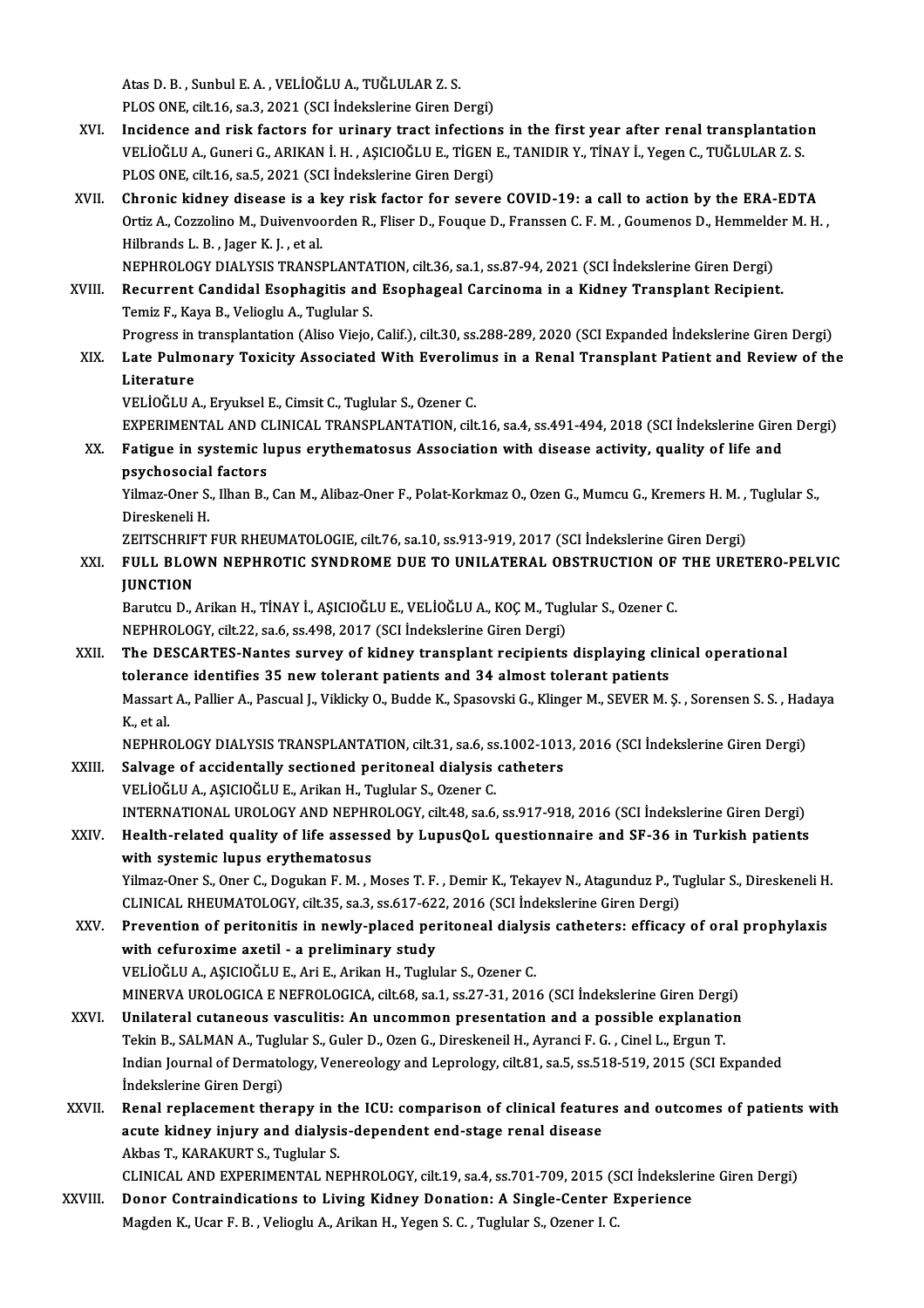TRANSPLANTATION PROCEEDINGS, cilt.47, sa.5, ss.1299-1301, 2015 (SCI İndekslerine Giren Dergi)<br>Association of BK Vinus Titors With Lymphoeyte Count in Bonal Transplant Betiants TRANSPLANTATION PROCEEDINGS, cilt.47, sa.5, ss.1299-1301, 2015 (SCI Indekslerine Giren De<br>XXIX. Association of BK Virus Titers With Lymphocyte Count in Renal Transplant Patients TRANSPLANTATION PROCEEDINGS, cilt.47, sa.5, ss.1299-1301, 2015 (SCI İndekslerine Giren I<br>Association of BK Virus Titers With Lymphocyte Count in Renal Transplant Patient<br>Velioglu A., Aksu B., Asicioglu E., Arikan H., Tinay Association of BK Virus Titers With Lymphocyte Count in Renal Transplant Patients<br>Velioglu A., Aksu B., Asicioglu E., Arikan H., Tinay I., Yardimci S., Yegen C., Tuglular S., Ozener C.<br>TRANSPLANTATION PROCEEDINGS, cilt.47, Velioglu A., Aksu B., Asicioglu E., Arikan H., Tinay I., Yardimci S., Yegen C., Tuglular S., Ozener C.<br>TRANSPLANTATION PROCEEDINGS, cilt.47, sa.5, ss.1421-1424, 2015 (SCI Indekslerine Giren Dergi)<br>XXX. Anxiety and depressi Yilmaz-Oner S., Oner C., Dogukan F. M., Moses T. F., Demir K., Tekayev N., Yilmaz N., Tuglular S., DİRESKENELİR.H. Anxiety and depression predict quality of life in Turkish patients with systemic lupus eryt<br>Yilmaz-Oner S., Oner C., Dogukan F. M. , Moses T. F. , Demir K., Tekayev N., Yilmaz N., Tuglular S., DİRESI<br>Clinical and Experimen Yilmaz-Oner S., Oner C., Dogukan F. M. , Moses T. F. , Demir K., Tekayev N., Yilmaz N., Tug<br>Clinical and Experimental Rheumatology, cilt.33, sa.3, ss.360-365, 2015 (SCI İndekslerin<br>XXXI. Determinants of hemoglobin variabil Clinical and Experimental Rheumatology, cilt.33, sa.3, ss.360-365, 2015 (SCI İndekslerine Giren D.)<br>Determinants of hemoglobin variability in stable peritoneal dialysis patients<br>Arikan H., AŞICIOĞLU E., VELİOĞLU A., Nalcac Determinants of hemoglobin variability in stable peritoneal dialysis patients<br>Arikan H., AŞICIOĞLU E., VELİOĞLU A., Nalcaci S., Birdal G., Guler D., KOÇ M., Tuglular S., Ozener C.<br>INTERNATIONAL UROLOGY AND NEPHROLOGY, cilt Arikan H., AŞICIOĞLU E., VELİOĞLU A., Nalcaci S., Birdal G., Guler D., KOÇ M., Tuglular S., Ozener C.<br>INTERNATIONAL UROLOGY AND NEPHROLOGY, cilt.46, sa.7, ss.1427-1434, 2014 (SCI İndekslerine Giren Derg<br>XXXII. Fibroblast G INTERNATIONAL UROLOGY AND NEPHROLOGY<br>Fibroblast Growth Factor-23 Levels Are *f*<br>Thickness in Renal Transplant Recipients Fibroblast Growth Factor-23 Levels Are Associated With Uric Acid But Not Carotid Intima Media<br>Thickness in Renal Transplant Recipients<br>Asicioglu E., Kahveci A., Arikan H., Koc M., Tuglular S., Ozener C. Thickness in Renal Transplant Recipients<br>Asicioglu E., Kahveci A., Arikan H., Koc M., Tuglular S., Ozener C.<br>TRANSPLANTATION PROCEEDINGS, cilt.46, sa.1, ss.180-183, 2014 (SCI İndekslerine Giren Dergi)<br>Anviety and Dennessia Asicioglu E., Kahveci A., Arikan H., Koc M., Tuglular S., Ozener C.<br>TRANSPLANTATION PROCEEDINGS, cilt.46, sa.1, ss.180-183, 2014 (SCI İndekslerine Giren Dergi)<br>XXXIII. Anxiety and Depression Predict Quality of Life in TRANSPLANTATI<br>Anxiety and De<br>Erythematosus<br>Oper S. Y. Oper G Anxiety and Depression Predict Quality of Life in Turkish Patients with Systemic Lupus<br>Erythematosus<br>Oner S.Y. , Oner C., Dogukan F. M. , Moses T. F. , Demir K., Tekayev N., Tuglular S., DİRESKENELİ R. H.<br>CLINICAL AND EXPE Erythematosus<br>Oner S. Y. , Oner C., Dogukan F. M. , Moses T. F. , Demir K., Tekayev N., Tuglular S., DİRESKENELİ R. H<br>CLINICAL AND EXPERIMENTAL RHEUMATOLOGY, cilt.32, sa.4, 2014 (SCI İndekslerine Giren Dergi)<br>Health Pelate Oner S. Y. , Oner C., Dogukan F. M. , Moses T. F. , Demir K., Tekayev N., Tuglular S., DİRESKENELİ R. H.<br>CLINICAL AND EXPERIMENTAL RHEUMATOLOGY, cilt.32, sa.4, 2014 (SCI İndekslerine Giren Dergi)<br>XXXIV. Health-Related Qual CLINICAL AND EXPERIMENTAL RH<br>Health-Related Quality of Life m<br>Systemic Lupus Erythematosus Health-Related Quality of Life measured by LupusQoL (c) and SF-36 in Turkish pations.<br>Systemic Lupus Erythematosus<br>Oner S.Y., Oner C., Dogukan F. M., Moses T. F., Demir K., Tekayev N., Tuglular S., Direskeneli H.<br>CLINICAL Systemic Lupus Erythematosus<br>Oner S. Y. , Oner C., Dogukan F. M. , Moses T. F. , Demir K., Tekayev N., Tuglular S., Direskeneli H.<br>CLINICAL AND EXPERIMENTAL RHEUMATOLOGY, cilt.32, sa.4, 2014 (SCI İndekslerine Giren Dergi) Oner S. Y. , Oner C., Dogukan F. M. , Moses T. F. , Demir K., Tekayev N., Tuglular S., Direskeneli H.<br>CLINICAL AND EXPERIMENTAL RHEUMATOLOGY, cilt.32, sa.4, 2014 (SCI İndekslerine Giren Dergi)<br>XXXV. Cysteinyl 1 Receptor An Experimental Chronic Peritoneal Dialysis Model in Rats<br>Yucel S. K., Arikan H., Tugtepe H., Cakalagaoglu F., Tuglular S., Akoglu E., Ozener C. Cysteinyl 1 Receptor Antagonist Montelukast, Does Not Prevent Peritone<br>Experimental Chronic Peritoneal Dialysis Model in Rats<br>Yucel S. K. , Arikan H., Tugtepe H., Cakalagaoglu F., Tuglular S., Akoglu E., Ozener C.<br>KIDNEV & Experimental Chronic Peritoneal Dialysis Model in Rats<br>Yucel S. K. , Arikan H., Tugtepe H., Cakalagaoglu F., Tuglular S., Akoglu E., Ozener C.<br>KIDNEY & BLOOD PRESSURE RESEARCH, cilt.39, sa.6, ss.648-657, 2014 (SCI İndeksle XXXVI. Waist circumference is associated with carotid intima media thickness in peritoneal dialysis patients.<br>AŞICIOĞLU E., Kahveci A., Arikan H., KOÇ M., Tuglular S., Ozener C. I. KIDNEY & BLOOD PRESSURE RESEARCH, cilt.39, sa.6, ss.648-657, 2<br>Waist circumference is associated with carotid intima medi<br>AŞICIOĞLU E., Kahveci A., Arikan H., KOÇ M., Tuglular S., Ozener C. I.<br>International urelogy and per Waist circumference is associated with carotid intima media thickness in peritoneal dialysis patie<br>AŞICIOĞLU E., Kahveci A., Arikan H., KOÇ M., Tuglular S., Ozener C. I.<br>International urology and nephrology, cilt.45, sa.5, AŞICIOĞLU E., Kahveci A., Arikan H., KOÇ M., Tuglular S., Ozener C. I.<br>International urology and nephrology, cilt.45, sa.5, ss.1437-43, 2013 (SCI Expanded İndekslerine Giren Dergi)<br>XXXVII. An Alternative for Short Renal Ve International urology and nephrology, cilt.45, sa.5, ss.1437-4<br>An Alternative for Short Renal Vein During Kidney Ti<br>Polyethylene Terephthalate (Dacron) Vascular Graft<br>Tinov L. Tomiz V. Wan V. Tughlan S. Turkovi L. An Alternative for Short Renal Vein During Kidney Transplantation: Long-term Experience With<br>Polyethylene Terephthalate (Dacron) Vascular Graft<br>Tinay I., Temiz Y., Ilker Y., Tuglular S., Turkeri L. Polyethylene Terephthalate (Dacron) Vascular Graft<br>Tinay I., Temiz Y., Ilker Y., Tuglular S., Turkeri L.<br>UROLOGY, cilt.82, sa.1, ss.245-247, 2013 (SCI İndekslerine Giren Dergi)<br>Activity and damage in granulamatesis with po Tinay I., Temiz Y., Ilker Y., Tuglular S., Turkeri L.<br>UROLOGY, cilt.82, sa.1, ss.245-247, 2013 (SCI indekslerine Giren<br>XXXVIII. Activity and damage in granulomatosis with polyangiitis<br>Vegin E.C. Cap M. Vilmar N. Ardin S. 7 Activity and damage in granulomatosis with polyangiitis<br>Yegin E.G., Can M., Yilmaz N., Aydin S. Z., Yavuz S., Tuglular S., Direskeneli H. INTERNATIONAL JOURNAL OF RHEUMATIC DISEASES, cilt.16, sa.1, ss.61-71, 2013 (SCI İndekslerine Giren Dergi) XXXIX. Role of Tyrosine Kinase Inhibition with Imatinib in an Encapsulating Peritoneal Sclerosis RatModel INTERNATIONAL JOURNAL OF RHEUMATIC DISEASES, cilt.16, sa.1, ss.61-71, 2013 (SCI İndekslerine Giren Derg<br>Role of Tyrosine Kinase Inhibition with Imatinib in an Encapsulating Peritoneal Sclerosis Rat Mod<br>VELİOĞLU A., Tugtepe Role of Tyrosine Kinase Inhibition with Imatinib in an Encapsulating<br>VELİOĞLU A., Tugtepe H., AŞICIOĞLU E., Yilmaz N., FİLİNTE D., Arikan H., KOÇ M<br>RENAL FAILURE, cilt.35, sa.4, ss.531-537, 2013 (SCI İndekslerine Giren Der VELİOĞLU A., Tugtepe H., AŞICIOĞLU E., Yilmaz N., FİLİNTE D., Arikan H., KOÇ M., Tuglular S., KAYA H., Ozener C.<br>RENAL FAILURE, cilt.35, sa.4, ss.531-537, 2013 (SCI İndekslerine Giren Dergi)<br>XL. Fibroblast growth factor-23 RENAL FAILURE, cilt.35, sa.4, ss.531-537, 2013 (SCI Indekslerine Giren Dergi)<br>Fibroblast growth factor-23 levels are associated with vascular calci:<br>patients.<br>ASICIOĞLU E., Kahveci A., Arikan H., KOÇ M., Tuglular S., Ozene XL. Fibroblast growth factor-23 levels are associated with vascular calcifications in peritoneal dialysis patients.<br>AŞICIOĞLU E., Kahveci A., Arikan H., KOÇ M., Tuglular S., Ozener C. I.<br>Nephron. Clinical practice, cilt.124, ss.89-93, 2013 (SCI Expanded İndekslerine Giren Dergi)<br>Effects of ranamyajn and tasrelimus en mature an XLI. Effects of rapamycin and tacrolimus on mature endothelial cells and endothelial progenitor cells<br>Macunluoglu B., Atakan A., GÖKCE İ., Ari E., Tulunay A., Demiralp E., Tuglular S., Ozener C. Nephron. Clinical practice, cilt.124, ss.89-93, 2013 (SCI Expanded İndekslerine Giren Der<br>Effects of rapamycin and tacrolimus on mature endothelial cells and endothel<br>Macunluoglu B., Atakan A., GÖKCE İ., Ari E., Tulunay A. JOURNAL OF THE PAKISTAN MEDICAL ASSOCIATION, cilt.62, sa.8, ss.822-825, 2012 (SCI İndekslerine Giren Dergi) Macunluoglu B., Atakan A., GÖKCE İ., Ari E., Tulunay A., Demiralp E., Tuglular S., Ozener C.<br>JOURNAL OF THE PAKISTAN MEDICAL ASSOCIATION, cilt.62, sa.8, ss.822-825, 2012 (SCI İndekslerine Giren Dergi)<br>XLII. Paraoxonase JOURNA<br><mark>Paraox</mark><br>Turkey<br><sup>Fron 7</sup> Paraoxonase 1 Polymorphisms in Patients With Primary Glomerulone<br>Turkey<br>Eren Z., Kantarci G., Biyikli N., Arikan H., Tuglular S., Ergen A., İSBİR T., Akoglu E.<br>IRANIAN JOURNAL OE KIDNEY DISEASES si<sup>lt 6,</sup> 23, 28,191,195, 2 Turkey<br>Eren Z., Kantarci G., Biyikli N., Arikan H., Tuglular S., Ergen A., İSBİR T., Akoglu E.<br>IRANIAN JOURNAL OF KIDNEY DISEASES, cilt.6, sa.3, ss.181-185, 2012 (SCI İndekslerine Giren Dergi) XLIII. Paraoxonase 1 polymorphisms in patients with primary glomerulonephritis: a single-center study in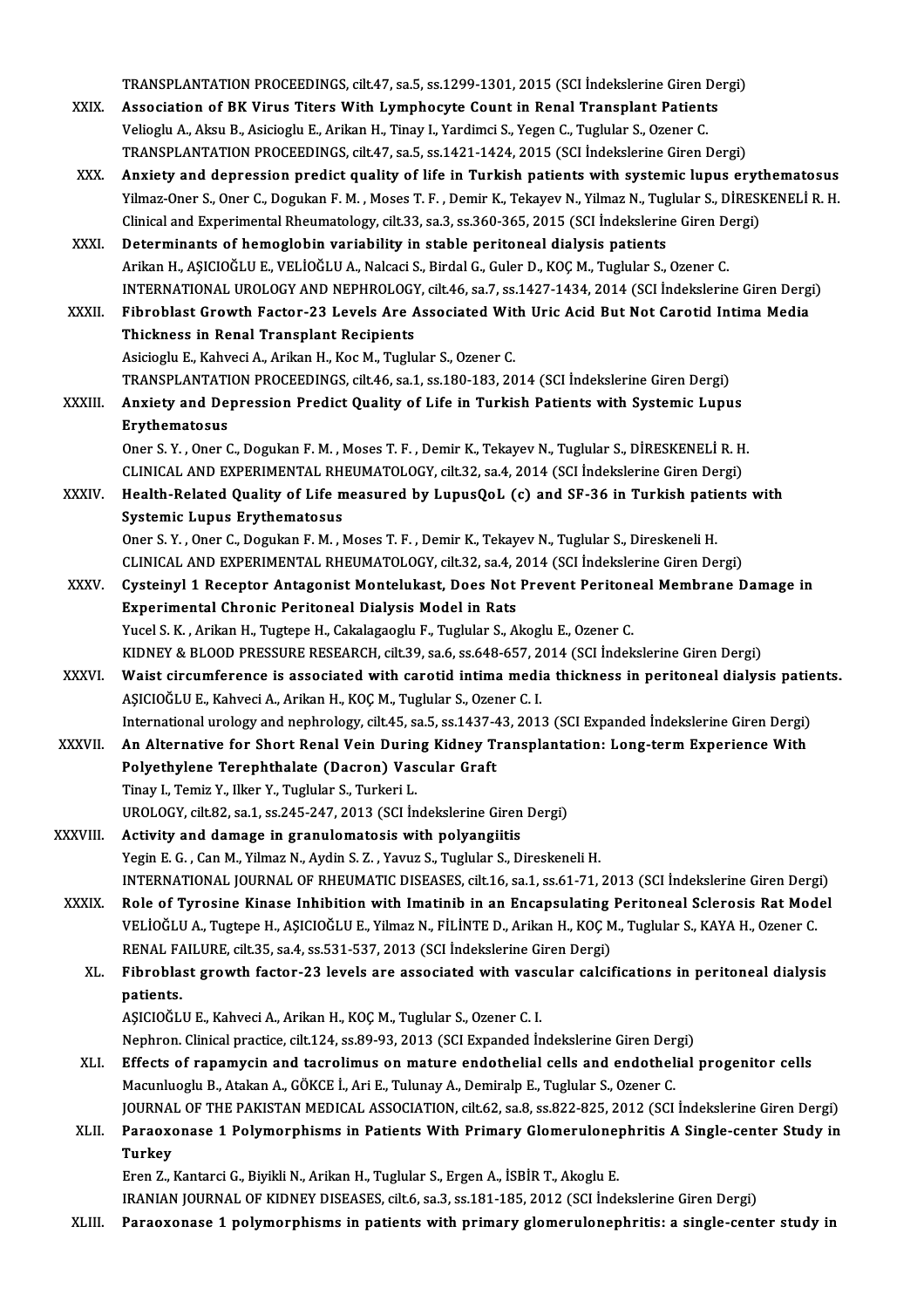Turkey.

ErenZ.,KantarciG.,BiyikliN.,ArikanH.,Tuglular S.,ErgenA., IsbirT.,AkogluE. Iranian journal of kidney diseases, cilt.6, ss.181-5, 2012 (SCI İndekslerine Giren Dergi)

## Eren Z., Kantarci G., Biyikli N., Arikan H., Tuglular S., Ergen A., Isbir T., Akoglu E.<br>Iranian journal of kidney diseases, cilt.6, ss.181-5, 2012 (SCI İndekslerine Giren Dergi)<br>XLIV. Protective effect of the vasopressin a **Iranian journal<br>Protective eff<br>nephropathy.**<br>Ari E. Vilmaz V.

Protective effect of the vasopressin agonist terlipressin in a rat model of contrast-induced<br>nephropathy.<br>Ari E., Yılmaz Y., Kedrah A. E. , Alahdab Y., Cakalagaoglu F., Arikan H., Koçak H., Macunluoglu B., Atakan A., Kahve nephropathy.<br>Ari E., Yılmaz Y., Kedrah A. E. , Alahdab Y., Cakalagaoglu F., Arikan H., Koçak H., Macunluoglu B., Atakan A.<br>A., et al.<br>American journal of nephrology, cilt.33, sa.3, ss.269-76, 2011 (SCI Expanded İndekslerin Ari E., Yılmaz Y., Kedrah A. E. , Alahdab Y., Cakalagaoglu F., Arikan H., Koçak H., Macunluoglu B., Atakan A<br>A., et al.<br>American journal of nephrology, cilt.33, sa.3, ss.269-76, 2011 (SCI Expanded İndekslerine Giren Dergi)

A., et al.<br>American journal of nephrology, cilt.33, sa.3, ss.269-76, 2011 (SCI Expanded İndekslerine Giren Dergi)<br>XLV. Peritoneal Dialysis Catheter Removal by Nephrologists: Technical Aspect from a Single Center<br>Kehyesi KahveciA.,AriE.,AŞICIOĞLUE.,ArikanH.,Tuglular S.,Ozener C. Peritoneal Dialysis Catheter Removal by Nephrologists: Technical Aspect from a Single Cer<br>Kahveci A., Ari E., AŞICIOĞLU E., Arikan H., Tuglular S., Ozener C.<br>PERITONEAL DIALYSIS INTERNATIONAL, cilt.30, sa.5, ss.570-572, 20

PERITONEAL DIALYSIS INTERNATIONAL, cilt.30, sa.5, ss.570-572, 2010 (SCI İndekslerine Giren Dergi)

XLVI. Severe hypogammaglobulinaemia and opportunistic infections after rituximab therapy in a renal

KahveciA.,AŞICIOĞLUE.,AriE.,ArikanH.,Tuglular S.,Ozener C. transplant recipient<br>Kahveci A., AŞICIOĞLU E., Ari E., Arikan H., Tuglular S., Ozener C.<br>NDT Plus, cilt.3, sa.2, ss.165-167, 2010 (SCI Expanded İndekslerine Giren Dergi)<br>Fyalustion of Songis (Systemia Inflammatory Besnange

Kahveci A., AŞICIOĞLU E., Ari E., Arikan H., Tuglular S., Ozener C.<br>NDT Plus, cilt.3, sa.2, ss.165-167, 2010 (SCI Expanded İndekslerine Giren Dergi)<br>XLVII. Evaluation of Sepsis/Systemic Inflammatory Response Syndrome, NDT Plus, cilt.3, sa.2, ss.165-167, 2010 (SCI Expanded Indekslerine Giren<br>Evaluation of Sepsis/Systemic Inflammatory Response Syndrome<br>Criteria in Two Tertiary Hospital Intensive Care Units in Turkey<br>Yezanaza L. Turkkha S. Evaluation of Sepsis/Systemic Inflammatory Response Syndrome, Acute Kidney Injury,<br>Criteria in Two Tertiary Hospital Intensive Care Units in Turkey<br>Yegenaga I., Tuglular S., Ari E., Etiler N., Baykara N., Torlak S., Acar S Criteria in Two Tertiary Hospital Intensive Care Units in Turkey<br>Yegenaga I., Tuglular S., Ari E., Etiler N., Baykara N., Torlak S., Acar S., Akbas T., Toko<br>NEPHRON CLINICAL PRACTICE, cilt.115, sa.4, 2010 (SCI İndekslerine Yegenaga I., Tuglular S., Ari E., Etiler N., Baykara N., Torlak S., Acar S., Akbas T., Toker K., Solak Z. M.<br>NEPHRON CLINICAL PRACTICE, cilt.115, sa.4, 2010 (SCI indekslerine Giren Dergi)<br>XLVIII. Streptococcus bovis bacter

NEPHRON CLINICAL PRACTICE, cilt.115, sa.4, 2010 (SCI İn<br>Streptococcus bovis bacteremia related to colon ao<br>Kahveci A., Ari E., Arikan H., KOÇ M., Tuglular S., Ozener C.<br>Hamodialysis international International Sympesium on Streptococcus bovis bacteremia related to colon adenoma in a chronic hemodialysis patient.<br>Kahveci A., Ari E., Arikan H., KOÇ M., Tuglular S., Ozener C.<br>Hemodialysis international. International Symposium on Home Hemodialy Kahveci A., Ari E., Arikan H., KOÇ M., Tuglular S., Ozener C.<br>Hemodialysis international. International Symposium on Home Hemodialysis, cilt.14, sa.1, ss.91-3, 2010 (SCI<br>Expanded İndekslerine Giren Dergi) Hemodialysis international. International Symposium on Home Hemodialysis, cilt.14, sa.1, ss.91-3, 2010 (SCI<br>Expanded Indekslerine Giren Dergi)<br>XLIX. Histopathological changes and tumour necrosis factor-alpha, transforming

Expanded İndekslerine Giren Dergi)<br>Histopathological changes and tumour necrosis factor-alpha, transforming growth factor-beta and<br>tenascin expression in patients with primary type I membranoproliferative glomerulonephriti Histopatho<br>tenascin ex<br>remission<br>Arikan H K tenascin expression in patients with primary type I membranoproliferative glomerulonephritis in<br>remission<br>Arikan H., KOÇ M., Cakalagaoglu F., Tuglular S., Ozener C., Akoglu E.

NEPHROLOGY, cilt.14, sa.2, ss.219-226,2009 (SCI İndekslerineGirenDergi)

- Arikan H., KOÇ M., Cakalagaoglu F., Tuglular S., Ozener C., Akoglu E.<br>NEPHROLOGY, cilt.14, sa.2, ss.219-226, 2009 (SCI İndekslerine Giren Dergi)<br>L. Elevated Plasma Levels of PAI-1 Predict Cardiovascular Events and Cardiova NEPHROLOGY, cilt.14, sa.2, ss.219-226, 200<br>Elevated Plasma Levels of PAI-1 Predi<br>Prevalent Peritoneal Dialysis Patients<br>Arikan H. KOCM, Tughdar S. Ozener G. Ak Elevated Plasma Levels of PAI-1 Predict Care<br>Prevalent Peritoneal Dialysis Patients<br>Arikan H., KOÇ M., Tuglular S., Ozener C., Akoglu E.<br>PENAL EAU UPE sit 21 sa 6 sa 428 445 2000 (St Prevalent Peritoneal Dialysis Patients<br>Arikan H., KOÇ M., Tuglular S., Ozener C., Akoglu E.<br>RENAL FAILURE, cilt.31, sa.6, ss.438-445, 2009 (SCI İndekslerine Giren Dergi)
- LI. Tacrolimus rescue therapy in resistant or relapsing cases of primary glomerulonephritis RENAL FAILURE, cilt.31, sa.6, ss.438-445, 2009 (SCI İndekslerine Giren Dergi)<br>Tacrolimus rescue therapy in resistant or relapsing cases of primary glomer<br>Arikan H., KOÇ M., Cakalagaoglu F., Eren Z., Segal M. S. , Tuglular Tacrolimus rescue therapy in resistant or relapsing cases of primary glomerul<br>Arikan H., KOÇ M., Cakalagaoglu F., Eren Z., Segal M. S. , Tuglular S., Ozener C., Akoglu E.<br>JOURNAL OF NEPHROLOGY, cilt.21, sa.5, ss.713-721, 2 Arikan H., KOÇ M., Cakalagaoglu F., Eren Z., Segal M. S. , Tuglular S., Ozener C., Akoglu E.<br>JOURNAL OF NEPHROLOGY, cilt.21, sa.5, ss.713-721, 2008 (SCI İndekslerine Giren Dergi)<br>LII. Effects of spironolactone in an experi
- JOURNAL OF NEPHROLOGY, cilt.21, sa.5, ss.713-721, 2008 (SCI Indekslerine Giren Dergi)<br>Effects of spironolactone in an experimental model of chronic cyclosporine nephrotoxicity<br>Macunluoglu B., Arikan H., Atakan A., Tuglular Effects of spironolactone in an experimental model of chronic cyclosporine nephroto:<br>Macunluoglu B., Arikan H., Atakan A., Tuglular S., Ulfer G., Cakalagaoglu F., Ozener C., Akoglu E.<br>TRANSPLANTATION PROCEEDINGS, cilt.40, Macunluoglu B., Arikan H., Atakan A., Tuglular S., Ulfer G., Cakalagaoglu F., Ozener C., Akoglu E.<br>TRANSPLANTATION PROCEEDINGS, cilt.40, sa.1, ss.273-278, 2008 (SCI Indekslerine Giren Dergi)<br>LIII. Simple provocative maneuv
- TRANSPLANTATION PROCEEDINGS, cilt.40, sa.1, ss.273-278, 2008 (SCI İndekslerine Giren Dergi)<br>Simple provocative maneuvers in renal transplant scintigraphy for detecting urine leak<br>Dede F., ÖNEŞ T., Caliskan B., Civen H., ER Simple provocative maneuvers in renal transplant scintigraphy for detecting ur<br>Dede F., ÖNEŞ T., Caliskan B., Civen H., ERDİL T. Y. , İNANIR S., TUĞLULAR Z. S. , Yegen C., Al<br>Annals of Nuclear Medicine, cilt.21, sa.10, ss. Dede F., ÖNEŞ T., Caliskan B., Civen H., ERDİL T. Y., İNANIR S., TUĞLULAR Z. S., Yegen C<br>Annals of Nuclear Medicine, cilt.21, sa.10, ss.603-606, 2007 (SCI İndekslerine Giren De<br>LIV. Expression of insulin-like growth factor
- Annals of Nuclear Medicine, cilt.21, sa.10, ss.603-606, 2007 (SCI<br>Expression of insulin-like growth factor in proliferative<br>Cakalagaoglu F., Tosuner Z., Ozkan N., Tuglular S., Macunoglu B.<br>VIBCHOWS ABCHIV, silt 451, sa.2, Expression of insulin-like growth factor in proliferative glomerulone<br>Cakalagaoglu F., Tosuner Z., Ozkan N., Tuglular S., Macunoglu B.<br>VIRCHOWS ARCHIV, cilt.451, sa.2, ss.513, 2007 (SCI İndekslerine Giren Dergi)<br>The blaska Cakalagaoglu F., Tosuner Z., Ozkan N., Tuglular S., Macunoglu B.<br>VIRCHOWS ARCHIV, cilt451, sa.2, ss.513, 2007 (SCI İndekslerine Giren Dergi)<br>LV. The blockade of the renin-angiotensin system reverses tacrolimus related

### VIRCHOWS ARCHIV, cilt.451, sa.2, ss.513, 2007 (SCI İndekslerine Giren Dergi)<br>The blockade of the renin-angiotensin system reverses tacrolimus related car<br>the histopathological level<br>Agirbasli M., Papila-Topal N., Ogutmen B The blockade of the renin-angiotensin system reverses tacrolimus related car<br>the histopathological level<br>Agirbasli M., Papila-Topal N., Ogutmen B., Deniz H., Cakalagaoglu F., Tuglular S., Akoglu E.<br>JOUPMAL OF THE RENIN ANC

the histopathological level<br>Agirbasli M., Papila-Topal N., Ogutmen B., Deniz H., Cakalagaoglu F., Tuglular S., Akoglu E.<br>JOURNAL OF THE RENIN-ANGIOTENSIN-ALDOSTERONE SYSTEM, cilt.8, sa.2, ss.54-58, 2007 (SCI İndekslerine G Agirbas<br>JOURN<br>Dergi)<br>Eregu JOURNAL OF THE RENIN-ANGIOTENSIN-ALDOSTERONE SYSTEM, cilt.8, sa.2<br>Dergi)<br>LVI. Frequency of BK virus nephropathy in graft dysfunction biopsies<br>Calcelogoogly E. Exhamid Tughday S

Dergi)<br>Fr<mark>equency of BK virus nephropat</mark><br>Cakalagaoglu F., Erbarut I., Tuglular S.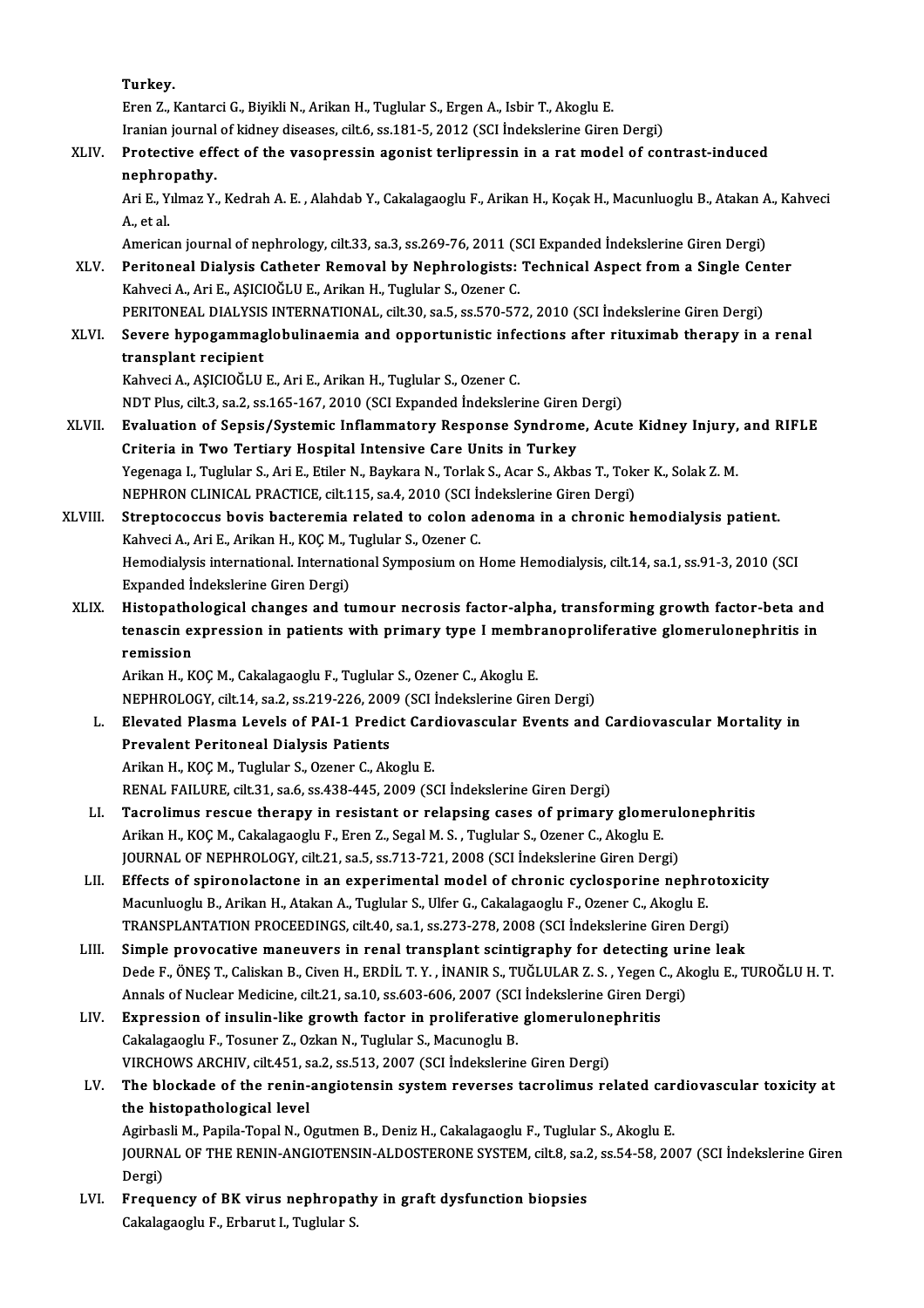DIALYSIS & TRANSPLANTATION, cilt.36, sa.3, ss.122-124, 2007 (SCI İndekslerine Giren Dergi)<br>Associatione between anolinennetein E gene nolumennbism and pleaminegen estiye LVII. Associations between apolipoprotein E gene polymorphism and plasminogen activator inhibitor-1<br>and atherogenic lipid profile in dialysis patients DIALYSIS & TRANSPLANTATION, cilt.36, sa.3, ss.122-12<br>Associations between apolipoprotein E gene poly<br>and atherogenic lipid profile in dialysis patients<br>Arikan H. Kee M. Sari H. Tughlar S. Ozanor G. Alsochu Arikan H., Koc M., Sari H., Tuglular S., Ozener C., Akoglu E. and atherogenic lipid profile in dialysis patients<br>Arikan H., Koc M., Sari H., Tuglular S., Ozener C., Akoglu E.<br>RENAL FAILURE, cilt.29, sa.6, ss.713-719, 2007 (SCI İndekslerine Giren Dergi)<br>Transforming grouth fastor beta LVIII. Transforming growth factor-beta 1, vascular endothelial growth factor, and bone morphogenic RENAL FAILURE, cilt.29, sa.6, ss.713-719, 2007 (SCI indekslerine Giren Derg<br>Transforming growth factor-beta 1, vascular endothelial growth fa<br>protein-7 expression in tacrolimus-induced nephrotoxicity in rats<br>Ogutmon B. Tug protein-7 expression in tacrolimus-induced nephrotoxicity in rats Ogutmen B., Tuglular S., Cakalagaoglu F., Ozener C., Akoglu E. TRANSPLANTATIONPROCEEDINGS, cilt.38, sa.2, ss.487-489,2006 (SCI İndekslerineGirenDergi) Ogutmen B., Tuglular S., Cakalagaoglu F., Ozener C., Akoglu E.<br>TRANSPLANTATION PROCEEDINGS, cilt.38, sa.2, ss.487-489, 2006 (SCI İndekslerine Giren Dergi)<br>LIX. Inhibition of the renin angiotensin system decreases fibrogeni TRANSPLANTATION PRO<br>Inhibition of the renin<br>nephrotoxicity in rats<br>Doniz H. Ogutmon B. Col Inhibition of the renin angiotensin system decreases fibrogen<br>nephrotoxicity in rats<br>Deniz H., Ogutmen B., Cakalagaoglu F., Tuglular S., Ozener C., Akoglu E.<br>TRANSPLANTATION PROCEEDINGS, silt 28, ss.2, ss.482,486,2006.(SC nephrotoxicity in rats<br>Deniz H., Ogutmen B., Cakalagaoglu F., Tuglular S., Ozener C., Akoglu E.<br>TRANSPLANTATION PROCEEDINGS, cilt.38, sa.2, ss.483-486, 2006 (SCI İndekslerine Giren Dergi) Deniz H., Ogutmen B., Cakalagaoglu F., Tuglular S., Ozener C., Akoglu E.<br>TRANSPLANTATION PROCEEDINGS, cilt.38, sa.2, ss.483-486, 2006 (SCI İndekslerine Giren Dergi)<br>LX. Reproducibility of technetium-99m mercaptoacetyltrigl TRANSPLANTAT<br>Reproducibility<br>renal function<br>Erdil T. Dodo E Reproducibility of technetium-99m mercaptoacetyltriglycine clearance in patients with<br>renal function<br>Erdil T., Dede F., Tuglular S., Sen F., Ones T., Farsakoglu Z., Inanir S., Ozener C., Akoglu E., Turoglu T.<br>NUCLEAR MEDIC renal function<br>Erdil T., Dede F., Tuglular S., Sen F., Ones T., Farsakoglu Z., Inanir S., Ozener C., Akoglu E., Turoglu T.<br>NUCLEAR MEDICINE COMMUNICATIONS, cilt.27, sa.2, ss.191-196, 2006 (SCI İndekslerine Giren Dergi) Erdil T., Dede F., Tuglular S., Sen F., Ones T., Farsakoglu Z., Inanir S., Ozener C., Akoglu E., Turoglu T.<br>NUCLEAR MEDICINE COMMUNICATIONS, cilt.27, sa.2, ss.191-196, 2006 (SCI Indekslerine Giren Dergi)<br>LXI. Evaluatio NUCLEAR MEDICIN<br>Evaluation of the<br>ischaemic stroke ischaemic stroke<br>Tuncer N., Tuglular S., Kilic G., Sazci A., Us O., Kara I. ischaemic stroke<br>Tuncer N., Tuglular S., Kilic G., Sazci A., Us O., Kara I.<br>JOURNAL OF CLINICAL NEUROSCIENCE, cilt.13, sa.2, ss.224-227, 2006 (SCI İndekslerine Giren Dergi)<br>Penal artery stanting in solitary functioning kid Tuncer N., Tuglular S., Kilic G., Sazci A., Us O., Kara I.<br>JOURNAL OF CLINICAL NEUROSCIENCE, cilt.13, sa.2, ss.224-227, 2006 (SCI İndekslerine Giren<br>LXII. Renal artery stenting in solitary functioning kidneys: Technical an Renal artery stenting in solitary functioning kidneys: Technical and clinical results<br>Sahin S., Cimsit C., Andac N., Baltacioglu F., Tuglular S., Akoglu E. Renal artery stenting in solitary functioning kidneys: Technical and clinical results<br>Sahin S., Cimsit C., Andac N., Baltacioglu F., Tuglular S., Akoglu E.<br>EUROPEAN JOURNAL OF RADIOLOGY, cilt.57, sa.1, ss.131-137, 2006 (SC Sahin S., Cimsit C., Andac N., Baltacioglu F., Tuglular S., Akoglu E.<br>EUROPEAN JOURNAL OF RADIOLOGY, cilt.57, sa.1, ss.131-137, 2006 (SCI Indekslerine Giren Dergi)<br>LXIII. Familial Mediterranean fever (FMF) in Turkey - Resu EUROPEAN JOURNAL OF RADIOLOGY, cilt.57, sa.1, ss.131-137, 2006 (SCI İndekslerine Giren Dergi)<br>Familial Mediterranean fever (FMF) in Turkey - Results of a nationwide multicenter study<br>Tunca M., Akar S., Onen F., Ozdogan H., Familial Mediterranean fever (FMF) in Turkey - Results of a<br>Tunca M., Akar S., Onen F., Ozdogan H., KASAPÇOPUR Ö., Yalcinkaya F<br>MEDICINE, cilt.84, sa.1, ss.1-11, 2005 (SCI İndekslerine Giren Dergi)<br>Association of EME Belat Tunca M., Akar S., Onen F., Ozdogan H., KASAPÇOPUR Ö., Yalcinkaya F., Tutar E., Ozen S., Topaloglu R., Yil<br>MEDICINE, cilt.84, sa.1, ss.1-11, 2005 (SCI Indekslerine Giren Dergi)<br>LXIV. Association of FMF-Related (MEFV) point MEDICINE, cilt.84, sa.1, ss.1-11, 2005 (SCI Indekslerine Giren Dergi)<br>Association of FMF-Related (MEFV) point mutations with se<br>Atagunduz M., Tuglular S., Kantarci G., Akoglu E., Direskeneli H. Association of FMF-Related (MEFV) point mutations with secondary and FMF amyloidosis LXV. Angiotension converting enzyme inhibition and calcium channel blockage improves cyclosporine induced glucose intolerance in rats NEPHRON CLINICAL PRACTICE, cilt.96, sa.4, 2004 (SCI İndekslerine Giren Dergi) Yavuz D., Tuglular S., Kocak H., Atakan A., Ozener C., Akoglu E., Akalin S. induced glucose intolerance in rats<br>Yavuz D., Tuglular S., Kocak H., Atakan A., Ozener C., Akoglu E., Akalin S.<br>TRANSPLANTATION PROCEEDINGS, cilt.36, sa.1, ss.171-174, 2004 (SCI İndekslerine Giren Dergi)<br>Cyclosporina A ind Yavuz D., Tuglular S., Kocak H., Atakan A., Ozener C., Akoglu E., Akalin S.<br>TRANSPLANTATION PROCEEDINGS, cilt.36, sa.1, ss.171-174, 2004 (SCI İndekslerine Giren Dergi)<br>LXVI. Cyclosporine-A induced nephrotoxicity is associa TRANSPLANTATION PROCEEDIN<br>Cyclosporine-A induced neph<br>protein-7 expression in rats.<br>Turbler S. Varur D. Celtalages: Cyclosporine-A induced nephrotoxicity is associated with decreased renal bone morphogenetic<br>protein-7 expression in rats.<br>Tuglular S., Yavuz D., Cakalagaoglu F., Citak L., Arikan H., Kocak H., Ozener C., Akoglu E. protein-7 expression in rats.<br>Tuglular S., Yavuz D., Cakalagaoglu F., Citak L., Arikan H., Kocak H., Ozener C., Akoglu E.<br>Transplantation proceedings, cilt.36, sa.1, ss.131-3, 2004 (SCI İndekslerine Giren Dergi)<br>Carsinoma LXVII. Carcinoma of the bronchus presenting as renal failure secondary to amyloidosis - Reply<br>Tuglular S., Akoglu E. Transplantation proc<br>Carcinoma of the b<br>Tuglular S., Akoglu E.<br>NEPUPOLOCY DIALY Carcinoma of the bronchus presenting as renal failure secondary to amyloidosis - Reply<br>Tuglular S., Akoglu E.<br>NEPHROLOGY DIALYSIS TRANSPLANTATION, cilt.18, sa.5, ss.1032, 2003 (SCI İndekslerine Giren Dergi)<br>Polymorphisms o Tuglular S., Akoglu E.<br>NEPHROLOGY DIALYSIS TRANSPLANTATION, cilt.18, sa.5, ss.1032, 2003 (SCI İndekslerine Giren Dergi)<br>LXVIII. Polymorphisms of the tumour necrosis factor alpha gene at position-308 and TNFd microsatellite NEPHROLOGY DIALYSIS TRAI<br>Polymorphisms of the tum<br>primary IgA nephropathy<br>Tughlar S. Pertheuy B. Perth Polymorphisms of the tumour ne<br>primary IgA nephropathy<br>Tuglular S., Berthoux P., Berthoux F.<br>NEPUPOLOCY DIALYSIS TRANSPLAN primary IgA nephropathy<br>Tuglular S., Berthoux P., Berthoux F.<br>NEPHROLOGY DIALYSIS TRANSPLANTATION, cilt.18, sa.4, ss.724-731, 2003 (SCI İndekslerine Giren Dergi) LXIX. A retrospective analysis for aetiology and clinical findings of 287 secondary amyloidosis cases in **Turkey** Tuglular S., Yalcinkaya F., Paydas S., Oner A., Utas C., Bozfakioglu S., Ataman R., Akpolat T., Ok E., Sen S., et al. Turkey<br>Tuglular S., Yalcinkaya F., Paydas S., Oner A., Utas C., Bozfakioglu S., Ataman R., Akpolat T., Ok E., Sen S., et al<br>NEPHROLOGY DIALYSIS TRANSPLANTATION, cilt.17, sa.11, ss.2003-2005, 2002 (SCI İndekslerine Giren De LXX. Acute renal failure due to crush syndrome during Marmara earthquake<br>Kantarci G., Vanholder R., Tuglular S., Akin H., Koc M., Ozener C., Akoglu E. NEPHROLOGY DIALYSIS TRANSPLANTATION, cilt.17, sa.11, ss.2003-2005<br><mark>Acute renal failure due to crush syndrome during Marmara eart</mark><br>Kantarci G., Vanholder R., Tuglular S., Akin H., Koc M., Ozener C., Akoglu E.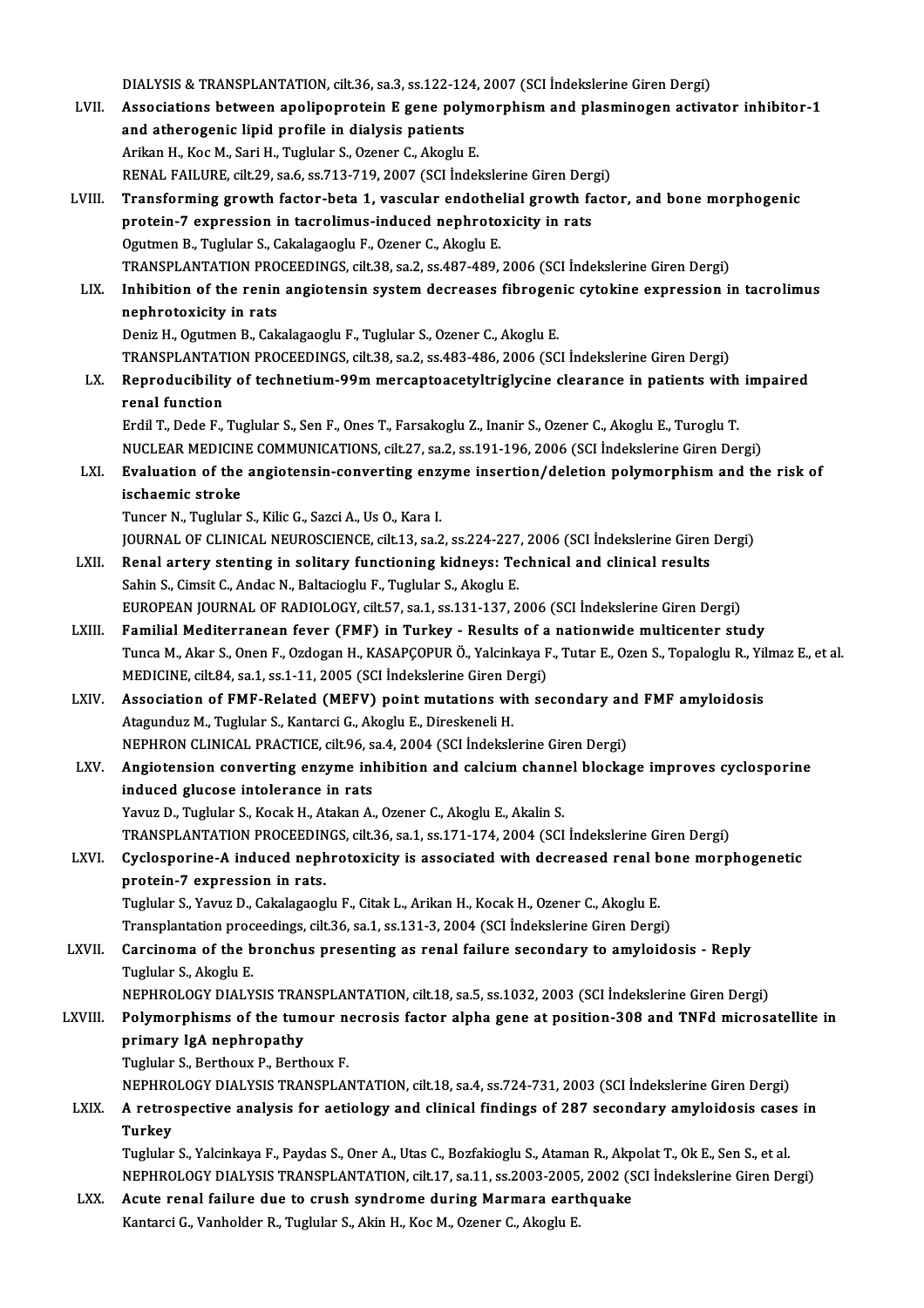AMERICAN JOURNAL OF KIDNEY DISEASES, cilt.40, sa.4, ss.682-689, 2002 (SCI İndekslerine Giren Dergi)<br>Alandranata inaraasasa bana minaral dansity in lang tarm ranal transplant rasiniants

- LXXI. Alendronate increases bone mineral density in long-term renal transplant recipients<br>Koc M., Tuglular S., Arikan H., Ozener C., Akoglu E. AMERICAN JOURNAL OF KIDNEY DISEASES, cilt.44<br>Alendronate increases bone mineral density<br>Koc M., Tuglular S., Arikan H., Ozener C., Akoglu E.<br>TRANSPLANTATION PROCEEDINCS, silt 24, 20 6, 8 TRANSPLANTATIONPROCEEDINGS, cilt.34, sa.6, ss.2111-2113,2002 (SCI İndekslerineGirenDergi)
- LXXII. Association of FMF-related (MEFV) point mutations with secondary and FMF amyloidosis. TRANSPLANTATION PROCEEDINGS, cilt.34, sa.6, ss.2111-2113, 2002 (SCI İndekslerine Giren Dergi)<br>Association of FMF-related (MEFV) point mutations with secondary and FMF amyloidosis.<br>Atagunduz P., Tuglular S., Kantarci G., Ak Association of FMF-related (MEFV) point mutations with secondary an<br>Atagunduz P., Tuglular S., Kantarci G., Aksentievic I., Torosyan Y., Kastner D., Akog<br>ARTHRITIS AND RHEUMATISM, cilt.44, sa.9, 2001 (SCI İndekslerine Gire Atagunduz P., Tuglular S., Kantarci G., Aksentievic I., Torosyan Y., Kastner D., Akoglu E., DİRESKENELİ R. H.<br>ARTHRITIS AND RHEUMATISM, cilt.44, sa.9, 2001 (SCI İndekslerine Giren Dergi)<br>LXXIII. Measuring Tc-99m MAG3 clear
- ARTHRITIS AND RHEUMATISM, cilt.44, sa.9, 2001 (SCI İndekslerine Giren Dergi)<br>Measuring Tc-99m MAG3 clearance with camera based method in patients with impaired renal<br>function: Comparison with multiple sample Tc-99m MAG3 cl Measuring Tc-99m MAG:<br>function: Comparison wi<br>repeatability coefficient<br>Frdil T. Dade E. Turbler S. function: Comparison with multiple sample Tc-99m MAG3 clearance: F<br>repeatability coefficient<br>Erdil T., Dede F., Tuglular S., Sen F., Noshari O., Ozener C., Akaoglu E., Turoglu T.<br>EUROPEAN JOURNAL OF NUCLEAR MEDICINE silt 2 repeatability coefficient<br>Erdil T., Dede F., Tuglular S., Sen F., Noshari O., Ozener C., Akaoglu E., Turoglu T.<br>EUROPEAN JOURNAL OF NUCLEAR MEDICINE, cilt.28, sa.8, ss.1255, 2001 (SCI İndekslerine Giren Dergi)<br>Bennadusibil
	-
- Erdil T., Dede F., Tuglular S., Sen F., Noshari O., Ozener C., Akaoglu E., Turoglu T.<br>EUROPEAN JOURNAL OF NUCLEAR MEDICINE, cilt.28, sa.8, ss.1.255, 2001 (SCI Indekslerine Gire<br>LXXIV. Reproducibility of Tc-99m MAG3 clearan Reproducibility of Tc-99m MAG3 clearance in patients with impaired renal function<br>Erdil T., Sen F., Tuglular S., Dede F., Noshari O., Ozener C., Akoglu E., Turoglu T. Reproducibility of Tc-99m MAG3 clearance in patients with impaired renal function<br>Erdil T., Sen F., Tuglular S., Dede F., Noshari O., Ozener C., Akoglu E., Turoglu T.<br>EUROPEAN JOURNAL OF NUCLEAR MEDICINE, cilt.28, sa.8, ss Erdil T., Sen F., Tuglular S., Dede F., Noshari O., Ozener C., Akoglu E., Turoglu T.<br>EUROPEAN JOURNAL OF NUCLEAR MEDICINE, cilt.28, sa.8, ss.1154, 2001 (SCI İndeksler<br>LXXV. Does colchicine also induce a clearance of the es
- EUROPEAN JOURNAL OF NUCLEAR MEDIC<br>Does colchicine also induce a clearan<br>Tuglular S., Bihorac A., Ozener I., Akoglu E.<br>NEPHROLOCY DIALYSIS TRANSPLANTATI Does colchicine also induce a clearance of the established amyloid deposits?<br>Tuglular S., Bihorac A., Ozener I., Akoglu E.<br>NEPHROLOGY DIALYSIS TRANSPLANTATION, cilt.14, sa.4, ss.1042-1043, 1999 (SCI İndekslerine Giren Derg

#### Diğer Dergilerde Yayınlanan Makaleler

- Iger Dergilerde Yayınlanan Makaleler<br>I. Sarcopenia in Patients with Chronic Kidney Disease<br>Arturk S. VELIOČLILA, TUČLILAP 7 S. ozturka S. Januarda Sarcopenia in Patients with Chronic<br>Sarcopenia in Patients with Chronic<br>STIDVISH JOURNAL OF NEPHROLOCY ozturk S., VELİOĞLU A., TUĞLULAR Z. S.<br>TURKISH JOURNAL OF NEPHROLOGY, cilt.31, sa.1, ss.3-6, 2022 (ESCI İndekslerine Giren Dergi) ozturk S., VELİOĞLU A., TUĞLULAR Z. S.<br>TURKISH JOURNAL OF NEPHROLOGY, cilt.31, sa.1, ss.3-6, 2022 (ESCI İndekslerine Giren Dergi)<br>II. Recommendations for Kidney Patients in COVID-19 Era Based on Current Evidence<br>Osturk S.
- TURKISH JOURNAL OF NEPHROLOGY, ci<br>Recommendations for Kidney Patie<br>Ozturk S., VELİOĞLU A., TUĞLULAR Z. S.<br>TURKISH JOURNAL OF NEPHROLOGY ci Recommendations for Kidney Patients in COVID-19 Era Based on Current Evidence<br>Ozturk S., VELİOĞLU A., TUĞLULAR Z. S.<br>TURKISH JOURNAL OF NEPHROLOGY, cilt.31, sa.1, ss.7-16, 2022 (ESCI İndekslerine Giren Dergi)<br>Impact of the Ozturk S., VELİOĞLU A., TUĞLULAR Z. S.<br>TURKISH JOURNAL OF NEPHROLOGY, cilt.31, sa.1, ss.7-16, 2022 (ESCI İndekslerine Giren Dergi)<br>III. Impact of the Anatomical Localization of the Exit Site on Complications in Patients on
- TURKISH<br>Impact c<br>Dialysis<br>Tugay M Dialysis<br>Tugcu M., VELİOĞLU A., AŞICIOĞLU E., ARIKAN İ. H. , TUĞLULAR Z. S.
- Dialysis<br>Tugcu M., VELİOĞLU A., AŞICIOĞLU E., ARIKAN İ. H. , TUĞLULAR Z. S.<br>TURKISH JOURNAL OF NEPHROLOGY, cilt.30, sa.2, ss.112-115, 2021 (ESCI İndekslerine Giren Dergi)<br>Vitamin D. Lavela in Batianta With Small and Madium Tugcu M., VELİOĞLU A., AŞICIOĞLU E., ARIKAN İ. H. , TUĞLULAR Z. S.<br>TURKISH JOURNAL OF NEPHROLOGY, cilt.30, sa.2, ss.112-115, 2021 (ESCI İndek<br>IV. Vitamin D Levels in Patients With Small and Medium Vessel Vasculitis.<br>Korkur
- TURKISH JOURNAL OF NEPHROLOGY, cilt.30, sa.2, ss.112-115, 2021 (ESCI İndekslerine Giren<br>Vitamin D Levels in Patients With Small and Medium Vessel Vasculitis.<br>Korkmaz F. N. , Ozen G., Unal A. U. , Odabasi A., Can M., Asıcıo IV. Vitamin D Levels in Patients With Small and Medium Vessel Vasculitis.<br>Korkmaz F. N. , Ozen G., Unal A. U. , Odabasi A., Can M., Asıcıoglu E., Tuglular S., Direskeneli H.<br>Reumatologia clinica, 2021 (Diğer Kurumların Hak Korkmaz F. N. , Ozen G., Unal A. U. , Odabasi A., Can M., Asıcıoglu E., Tuglular S., Direskeneli H.<br>Reumatologia clinica, 2021 (Diğer Kurumların Hakemli Dergileri)<br>V. Revisiting the former approach: Low-dose dopamine in ki
- ŞENTÜRK DURMUŞ N., VELİOĞLU A., ARIKAN İ. H. , AŞICIOĞLU E., Yegen C., TUĞLULAR Z. S.<br>MARMARA MEDICAL JOURNAL, cilt.34, sa.2, ss.95-100, 2021 (ESCI İndekslerine Giren Dergi) Revisiting the former approach: Low-dose dopamine in kidney transplant recipier<br>ŞENTÜRK DURMUŞ N., VELİOĞLU A., ARIKAN İ. H. , AŞICIOĞLU E., Yegen C., TUĞLULAR Z. S.<br>MARMARA MEDICAL JOURNAL, cilt.34, sa.2, ss.95-100, 2021 ŞENTÜRK DURMUŞ N., VELİOĞLU A., ARIKAN İ. H. , AŞICIOĞLU E., Yegen C., TUĞLULAR Z. S.<br>MARMARA MEDICAL JOURNAL, cilt.34, sa.2, ss.95-100, 2021 (ESCI İndekslerine Giren Dergi)<br>VI. Acute Renal Failure due to Bladder Injur
- MARMARA<br>**Acute Rena<br>Literature**<br>Atas D. B. A Acute Renal Failure due to Bladder Injury after Cesarean Section: C<br>Literature<br>Atas D. B. , AŞICIOĞLU E., Durgay M., Arikan H., KOÇ M., Tuglular S., Ozener C.<br>TURKISH JOURNAL OF NERHROLOCY sit 28 ss 4 ss 229 220 2019 (ESCL Literature<br>Atas D. B. , AŞICIOĞLU E., Durgay M., Arikan H., KOÇ M., Tuglular S., Ozener C.<br>TURKISH JOURNAL OF NEPHROLOGY, cilt.28, sa.4, ss.328-330, 2019 (ESCI İndekslerine Giren Dergi)<br>Polymiarabial peritenitis with Lesle

- Atas D. B., AŞICIOĞLU E., Durgay M., Arikan H., KOÇ M., Tuglular S., Ozener C.<br>TURKISH JOURNAL OF NEPHROLOGY, cilt.28, sa.4, ss.328-330, 2019 (ESCI İndekslerine Giren Dergi<br>VII. Polymicrobial peritonitis with Leclercia ade TURKISH JOURNAL OF NEPHROLOGY, cilt.28, sa.4, ss.328-330, 2019 (ES<br>Polymicrobial peritonitis with Leclercia adecarboxylata in a pe<br>Atas D. B. , VELİOĞLU A., AŞICIOĞLU E., Arikan H., Tuglular S., Ozener C.<br>SAUDI JOURNAL OF Polymicrobial peritonitis with Leclercia adecarboxylata in a peritoneal dialysis patient<br>Atas D. B. , VELİOĞLU A., AŞICIOĞLU E., Arikan H., Tuglular S., Ozener C.<br>SAUDI JOURNAL OF KIDNEY DISEASES AND TRANSPLANTATION, cilt. Atas D. B. , VI<br>SAUDI JOURN<br>Giren Dergi)<br>Uncommon SAUDI JOURNAL OF KIDNEY DISEASES AND TRANSPLANTATION, cilt.28, sa.1, ss.181-182, 2017 (ESCI İndekslerine<br>Giren Dergi)<br>VIII. Uncommon presentation of CAPD-related peritonitis with unusual organism: Kocuria kristinae. Case<br>R
- Giren Dergi)<br>Uncommon presentation of CAPD-related peritonitis with unusual organism: Kocuria kristinae. Case<br>report and review of the literature

Barutcu Atas D., Arikan H., Aykent B., AŞICIOĞLU E., VELİOĞLU A., Tuglular S., Ozener C. MARMARA MEDICAL JOURNAL, cilt.30, sa.1, ss.44-46, 2017 (ESCI İndekslerine Giren Dergi)

IX. A severe case of systemic lupus erythematosus with increased pressure communicating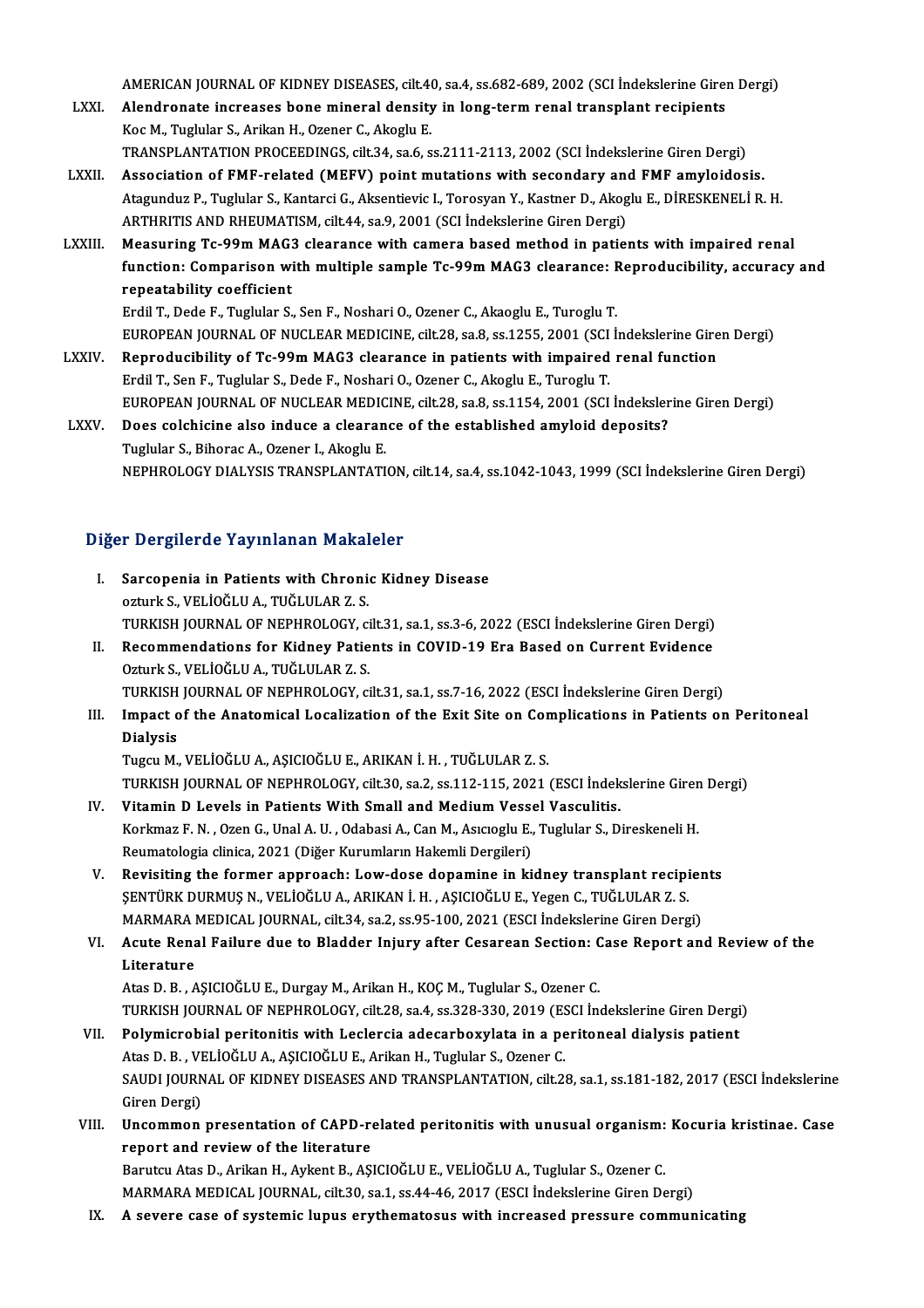#### hydrocephalus.

Ozen G., Yilmaz-Oner S., Tuncer N., Akbas T., Tuglular S., Direskeneli H.

hydrocephalus.<br>Ozen G., Yilmaz-Oner S., Tuncer N., Akbas T., Tuglular S., Direskeneli H.<br>European journal of rheumatology, cilt.2, sa.2, ss.76-77, 2015 (Diğer Kurumların Hakemli Dergileri)<br>Unusual presentation of neritenit

- Ozen G., Yilmaz-Oner S., Tuncer N., Akbas T., Tuglular S., Direskeneli H.<br>European journal of rheumatology, cilt.2, sa.2, ss.76-77, 2015 (Diğer Kurumların Hakemli D<br>X. Unusual presentation of peritonitis with persistent cl European journal of rheumatology, cilt.2, sa.2, ss.76-77, 2015 (Diğer Kurumların Hake:<br>Unusual presentation of peritonitis with persistent clear aspirate: a case rej<br>AŞICIOĞLU E., Kahveci A., Bakir E. A. , Bulur A., Arikan Unusual presentation of peritonitis with persistent clear aspirate: a case repor<br>AŞICIOĞLU E., Kahveci A., Bakir E. A. , Bulur A., Arikan H., KOÇ M., Tuglular S., Ozener C.<br>Journal of medical case reports, cilt.4, ss.383, AŞICIOĞLU E., Kahveci A., Bakir E. A. , Bulur A., Arikan H., KOÇ M., Tuglular S., Ozener C.<br>Journal of medical case reports, cilt.4, ss.383, 2010 (Diğer Kurumların Hakemli Dergileri)<br>XI. Comparative bioavailability of two
- Journal of medical case reports, cilt.4, ss.383, 2010 (Diğer Kurumların Hakemli Dergileri)<br>Comparative bioavailability of two different tablets of famotidine in twenty four healty volunteers.<br>İskender E., TUĞLULAR Z. S. , Com<br>İsken<br>et al.<br>Marr

Marmara Medical Journal (elektronik), cilt.12, sa.2, ss.74-78, 1999 (Diğer Kurumların Hakemli Dergileri)

#### Kitap & Kitap Bölümleri

- İtap & Kitap Bölümleri<br>I. Glomerüler Hastalıkların Patogenezi ve Sınıflaması<br>Tüğlüler 7 S
	- p & III.ap<br>Glomerüler<br>Tuğlular Z. S.<br>Türk Nefrele

Tuğlular Z. S.<br>Türk Nefroloji Derneği Nefroloji Kitabı, Özkan Güngör,İsmail Koçyiğit,Sena Ulu Bülent Tokgöz Mustafa Arıcı Kenan Tuğlular Z. S.<br>Türk Nefroloji Derneği Nefroloji Kitabı, Özkan Güngör,İsmail Koçyiğit,Se<br>Ateş, Editör, Akademisyen Yayınevi Kitabevi, Ankara, ss.295-304, 2021<br>Clamerülar Hastalıkların Patasanari ve Sınıflaması Türk Nefroloji Derneği Nefroloji Kitabı, Özkan Güngör,İsm<br>Ateş, Editör, Akademisyen Yayınevi Kitabevi, Ankara, ss.29<br>II. 6 **Glomerüler Hastalıkların Patogenezi ve Sınıflaması** 

Ateş, Editör, Akademisyen Yayınevi Kitabevi, Ankara, ss.295-304, 2021<br>Glomerüler Hastalıkların Patogenezi ve Sınıflaması<br>TUĞLULAR Z. S. , KOÇ M., ALTUN B., AKPOLAT M. T. , ÖNAL C., SEVİNÇ OK E., YALÇIN A. U. , MENGÜŞ Ç., T <mark>Glomerüle</mark><br>TUĞLULAR<br>K., ÖZER C.<br>Türk Nefre TUĞLULAR Z. S. , KOÇ M., ALTUN B., AKPOLAT M. T. , ÖNAL C., SEVİNÇ OK E., YALÇIN A. U. , MENGÜŞ Ç., TURGUTALP<br>K., ÖZER C.<br>Türk Nefroloji Derneği Nefroloji Kitabı, Özkan Güngör, İsmail Koçyiğit, Sena Ulu, Bülent Tokgöz, Ken

K., ÖZER C.<br>Türk Nefroloji Derneği Nefroloji Kitabı, Ö<br>Akademisyen, Ankara, ss.295-304, 2021<br>Naden Onka Nefroloji? Akademisyen, Ankara, ss. 295-304, 2021

- III. Neden Onko-Nefroloji?<br>Tuğlular Z. S. (Editör)
	-

Onkolojik Hastalıklar ve Böbrek, Z Serhan Tuğlular, Editör, Türkiye Klinikleri Yayınevi, Ankara, ss.1-82, 2020

## Tuğlular Z. S. (Editör)<br>Onkolojik Hastalıklar ve Böbrek, Z Serhan Tuğlular, Editör, Türkiye Klinil<br>IV. Kronik Böbrek Hastalığı:Etiyopatogenez, tanı ve değerlendirme<br>TUČLULAR Z S Onkolojik Hastal<br><mark>Kronik Böbrel</mark><br>TUĞLULAR Z. S.<br>Tomel Nefreleji

Kronik Böbrek Hastalığı:Etiyopatogenez, tanı ve değerlendirme<br>TUĞLULAR Z. S.<br>Temel Nefroloji, Yavuz Yeniçerioğlu, Özkan Güngör, Mustafa Arıcı, Editör, Güneş Tıp Kitabevi, Ankara, ss.291-301, TUĞLI<br>Temel<br>2019

# 2019<br>Hakemli Kongre / Sempozyum Bildiri Kitaplarında Yer Alan Yayınlar

akemli Kongre / Sempozyum Bildiri Kitaplarında Yer Alan Yayınlar<br>I. Yüksek immünolojik Riskli Renal Transplant Alıcılarında Anestezik Ajan Seçimini Hasta Sonuçlarına<br>Rikisi *ri*ii<br>Yükse<br>Etkisi<br>SARAC Yüksek immünolojik Riskli Renal Transplant Alıcılarında Anestezik Ajan Seçimini Hasta Sonuçlarına<br>Etkisi<br>SARAÇOĞLU A., Tanırgan Çabaklı G., Başyiğit Uçar F., ABDULLAYEV R., BİLGİLİ B., VELİOĞLU A., TUĞLULAR Z. S. ,<br>YECEN S

<mark>Etkisi</mark><br>SARAÇOĞLU A., Tanırgan Ça<br>YEGEN Ş. C. , UMUROĞLU T.<br>Türk Anesteriyeleji ve Bean SARAÇOĞLU A., Tanırgan Çabaklı G., Başyiğit Uçar F., ABDULL.<br>YEGEN Ş. C. , UMUROĞLU T.<br>Türk Anesteziyoloji ve Reanimasyon Kongresi, 28 Ekim 2021<br>Law Dasa Valasyolovir Branbylayis for Cytomagalayir

### YEGEN Ş. C. , UMUROĞLU T.<br>Türk Anesteziyoloji ve Reanimasyon Kongresi, 28 Ekim 2021<br>II. Low-Dose Valacyclovir Prophylaxis for Cytomegalovirus Infection in Renal Transplant Recipients<br>................................... Türk Anesteziyoloji ve Rea<br>Low-Dose Valacyclovir<br>with Intermediate Risk<br>VELIOČLILA ABIKAN LH Low-Dose Valacyclovir Prophylaxis for Cytomegalovirus Infection in Renal Transpla<br>with Intermediate Risk<br>VELİOĞLU A., ARIKAN İ.H., AŞICIOĞLU E., ALAGÖZ S., SEYAHİ N., TUĞLULAR Z. S. , ÖZENER İ. Ç.<br>American Transplant Consr

with Intermediate Risk<br>VELİOĞLU A., ARIKAN İ. H. , AŞICIOĞLU E., ALAGÖZ S., SEYAHİ N., TUĞLULAR Z. S. , ÖZENER İ. Ç. American Transplant Congress, 1 - 05 Haziran 2019

### III. Evaluation of bone mineral density and vertebral fracture incidence in a group of kidney transplant recipients

YAVUZ D., VELİOĞLU A., BUĞDAYCI O., TUĞLULAR Z. S.

20 th european congress of endocrinology, 19 - 22 Mayıs 2018

### IV. Böbrek naklinde sağkalım Tek merkez deneyimi VELİOĞLUA.,ARIKANİ.H. ,YEGENŞ.C. ,TUĞLULARZ.S. ,ÖZENERİ.Ç. Böbrek naklinde sağkalım Tek merkez deneyimi<br>VELİOĞLU A., ARIKAN İ. H. , YEGEN Ş. C. , TUĞLULAR Z. S. , ÖZENER İ. Ç.<br>32. Ulusal Nefroloji, Hipertansiyon, Diyaliz ve Transplantasyon Kongresi, Antalya, Türkiye, 21 - 25 Ekim VELİOĞLU A., ARIKAN İ. H. , YEGEN Ş. C. , TUĞLULAR Z. S. , ÖZENER İ. Ç.<br>32. Ulusal Nefroloji, Hipertansiyon, Diyaliz ve Transplantasyon Kongresi, Antalya, Türkiye, 21 - 2<br>7. SEZARYEN SONRASI MESANE PERFORASYONUNA BAĞLIAKUT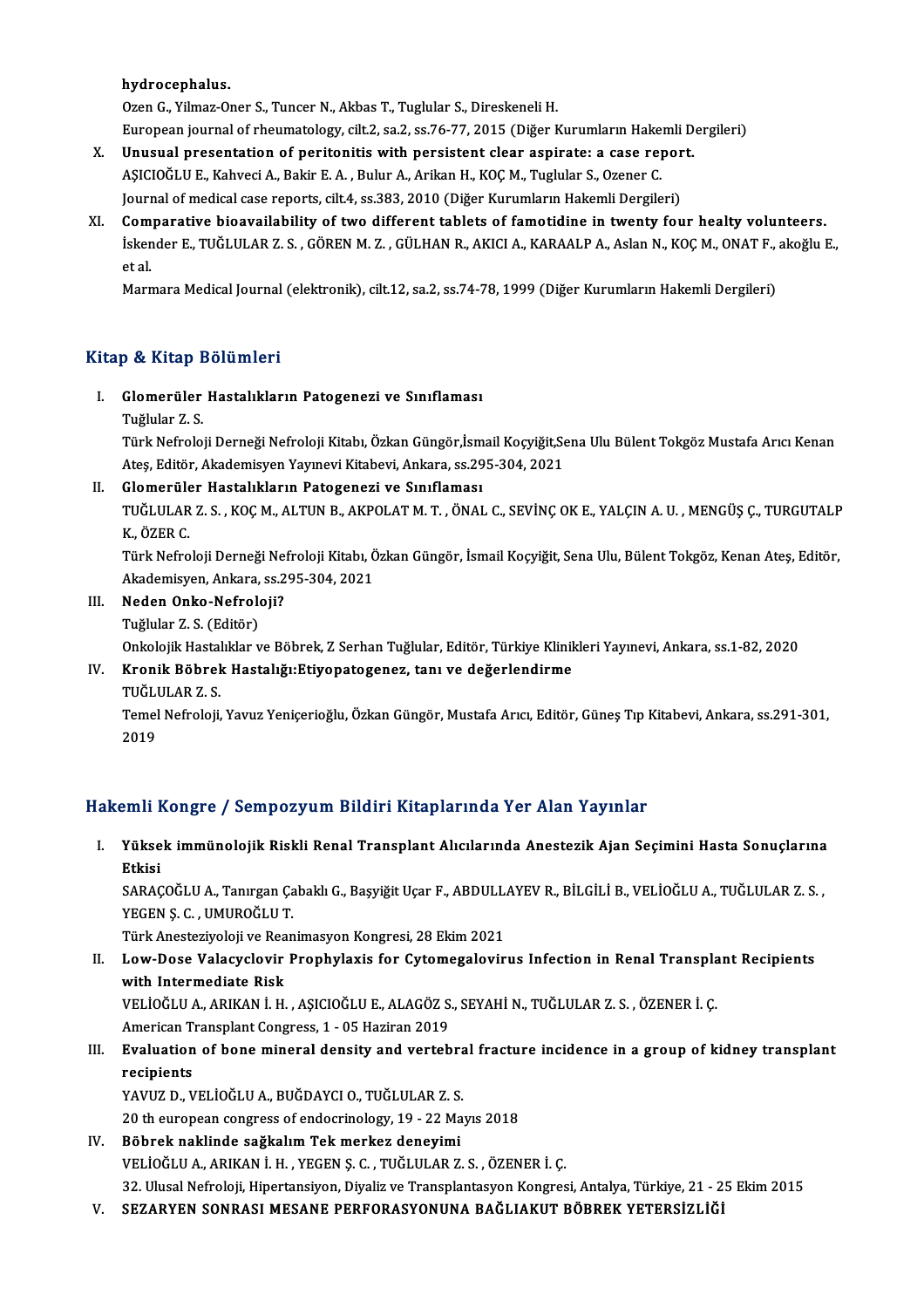Atas D., Asicioglu E., Durgay M., ARIKAN İ. H. , TUĞLULAR Z. S. , KOÇ M., ÖZENER İ. Ç.<br>22. Ulucal Nefralaji, Hinortansiyan, Divaliz ve Transplantasyon Kongresi®, Antalya Atas D., Asicioglu E., Durgay M., ARIKAN İ. H. , TUĞLULAR Z. S. , KOÇ M., ÖZENER İ. Ç.<br>33. Ulusal Nefroloji, Hipertansiyon, Diyaliz ve Transplantasyon Kongresi®, Antalya, Türkiye, 20 Ekim 2016 - 24 Atas D., Asio<br>33. Ulusal N<br>Ekim 2015<br>PERITON I 33. Ulusal Nefroloji, Hipertansiyon, Diyaliz ve Transplantasyon Kongresi®, Antalya, Tür<br>Ekim 2015<br>VI. PERİTON DİYALİZİ HASTASINDA LECLERCİAADECARBOKSİLATA PERİTONİTİ<br>Dilak Barutan A VELİQĞI HA abrusa mehmet basansa ADIYAN

Ekim 2015<br>PERİTON DİYALİZİ HASTASINDA LECLERCİAADECARBOKSİLATA PERİTONİTİ<br>Dilek Barutçu A., VELİOĞLU A., ebru a., mehmet başar a., ARIKAN İ. H. , KOÇ M., TUĞLULAR Z. S. , TUĞLULAR Z. S.<br>ÖZENER İ. G. ÖZENER İ. G PERİTON DİYALİZİ HAST<br>Dilek Barutçu A., VELİOĞLI<br>ÖZENER İ. Ç. , ÖZENER İ. Ç.<br>22. Illusal Nafralaji, Hinert Dilek Barutçu A., VELİOĞLU A., ebru a., mehmet başar a., ARIKAN İ. H. , KOÇ M., TUĞLULAR Z. S. , TUĞLULAR Z. S.<br>ÖZENER İ. Ç. , ÖZENER İ. Ç.<br>32. Ulusal Nefroloji, Hipertansiyon, Diyaliz ve Transplantasyon Kongresi®, İstanbu

ÖZENER İ. Ç. , ÖZ<br>32. Ulusal Nefro<br>cilt.24, ss.1-313<br>Anatomical Lo 32. Ulusal Nefroloji, Hipertansiyon, Diyaliz ve Transplantasyon Kongresi®, İstanbul, Türkiye, 22 - 24 Ekim 2015,<br>cilt.24, ss.1-313<br>VII. Anatomical Localization of Exit Site and its Impact on Infectious Complications in Per

## cilt.24, ss<mark>.</mark><br>Anatomi<br>Patients<br>VELIOČLI Anatomical Localization of Exit Site and its Impact<br>Patients<br>VELİOĞLU A., ARIKAN İ. H. , TUĞLULAR Z. S. , ÖZENER İ. Ç.<br>12. European Paritoneal Dialysis Mesting Krakovy Palany

Patients<br>12. European Peritoneal Dialysis Meeting, Krakow, Polonya, 2 - 05 Ekim 2015<br>12. European Peritoneal Dialysis Meeting, Krakow, Polonya, 2 - 05 Ekim 2015

### VELİOĞLU A., ARIKAN İ. H. , TUĞLULAR Z. S. , ÖZENER İ. Ç.<br>12. European Peritoneal Dialysis Meeting, Krakow, Polonya, 2 - 05 Ekim 2015<br>VIII. Anatomical localization of exit site and its impact of infectious complication 12. Europ<br><mark>Anatomi</mark><br>patients<br>ver toču Anatomical localization of exit site and its impact of infectious complications i<br>patients<br>VELİOĞLU A., Tugcu M., Asicioglu E., Atas D., ARIKAN İ. H. , TUĞLULAR Z. S. , ÖZENER İ. Ç.<br>12. European Paritoneal Dialysis Meeting

patients<br>VELİOĞLU A., Tugcu M., Asicioglu E., Atas D., ARIKAN İ. H. , TUĞLULAR Z. S. , ÖZ<br>12. European Peritoneal Dialysis Meeting, Krakow, Polonya, 2 - 05 Ekim 2015<br>Sebe ve emzinen kadında antibinertansif tedevi

12. European Peritoneal Dialysis Meeting, Krakow, Polonya, 2 - 05 Ekim 2015

### IX. Gebe ve emziren kadında antihipertansif tedavi

Gebe ve emziren kadında antihipertansif tedavi<br>TUĞLULAR Z. S.<br>XVII. Türk Hipertansiyon ve Böbrek Hastalıkları Kongresi, Antalya, Türkiye, 7 - 09 Mayıs 2015<br>PK Vinus Önlama ve Tedavisi

X. BK Virus Önleme ve Tedavisi XVII. Türk Hiper<br><mark>BK Virus Önle</mark><br>TUĞLULAR Z. S.<br>4. Güncel Böhre

4. Güncel Böbrek Hastalıkları, Hipertansiyon ve Transplantasyon toplantısı, SAPANCA, Türkiye, 8 - 12 Nisan 2015

### TUĞLULAR Z. S.<br>4. Güncel Böbrek Hastalıkları, Hipertansiyon ve Transplantasyon toplantısı, SAPANCA, Türkiye, 8 - 12 Nisan 2015<br>XI. S165 - An alternative for short renal vein during kidney transplantation: Long-term exp 4. Güncel Böbrek Hastalıkları, Hipertansiyon ve Transplanta:<br>S165 - An alternative for short renal vein during kidi<br>Polyethylene Terephthalate (Dacron) Vascular Graft<br>TinAV i TEMİZ V XALCIN İ TUĞLULAR Z S TÜRKERİLL S165 - An alternative for short renal vein during kidney transpearantly and the Terry Polyethylene Terephthalate (Dacron) Vascular Graft.<br>TİNAY İ., TEMİZ Y., YALÇIN İ., TUĞLULAR Z. S. , TÜRKERİ L., ŞENER T. E.<br>EAU 9th Sout Polyethylene Terephthalate (Dacron) Vascular Graft<br>TiNAY İ., TEMİZ Y., YALÇIN İ., TUĞLULAR Z. S. , TÜRKERİ L., ŞENER T. E.<br>EAU 9th South Eastern European Meeting (SEEM), SELANİK, Yunanistan, 1 - 03 Kasım 2013

### TİNAY İ., TEMİZ Y., YALÇIN İ., TUĞLULAR Z. S. , TÜRKERİ L., ŞENER T. E.<br>EAU 9th South Eastern European Meeting (SEEM), SELANİK, Yunanistan, 1 - 03 Kasım 2013<br>XII. An alternative for short renal vein during kidney trans EAU 9th South Eastern European Meeting (SEEM), SELAN<br>An alternative for short renal vein during kidney to<br>Polyethylene Terephthalate Dacron Vascular Graft<br>TinAV i TEMiZ V ill KER V TUČLULAR Z S TÜRKERLL An alternative for short renal vein during kidney t<br>Polyethylene Terephthalate Dacron Vascular Graft<br>TİNAY İ., TEMİZ Y., İLKER Y., TUĞLULAR Z. S. , TÜRKERİ L.<br>FAH 12th Central European Meeting (CEM) and the FAH ( Polyethylene Terephthalate Dacron Vascular Graft<br>TiNAY İ., TEMİZ Y., İLKER Y., TUĞLULAR Z. S. , TÜRKERİ L.<br>EAU 13th Central European Meeting (CEM) and the EAU 9th South Eastern European Meeting (SEEM), SELANİK,<br>Yunanistan, TİNAY İ., TEMİZ Y., İLKER Y., TUĞLULAR Z. S. , TÜRK<br>EAU 13th Central European Meeting (CEM) and the<br>Yunanistan, 1 - 03 Kasım 2013, cilt.12, ss.1273165<br>TECHNICAL, SUPVIVAL OF PERITONEAL DIAL

### EAU 13th Central European Meeting (CEM) and the EAU 9th South Eastern European Meeting (SEEM), SELANİK,<br>Yunanistan, 1 - 03 Kasım 2013, cilt.12, ss.1273165<br>XIII. TECHNICAL SURVIVAL OF PERITONEAL DIALYSIS CATHETERS: 16-Y Yunanista<br><mark>TECHNIC</mark><br>CENTER<br>VELIOČLI TECHNICAL SURVIVAL OF PERITONEAL DIALYSI:<br>CENTER<br>VELİOĞLU A., Albaz M., Arikan H., Tuglular S., Ozener C.<br>E0th European Penel Assesiation - European Dialysis (

CENTER<br>VELİOĞLU A., Albaz M., Arikan H., Tuglular S., Ozener C.<br>50th European-Renal-Association - European-Dialysis-and-Transplant-Association Congress, İstanbul, Türkiye, 18<br>21 Mayıs 2012, silt 28 *ss.* 425 VELİOĞLU A., Albaz M., Arikan<br>50th European-Renal-Associa<br>21 Mayıs 2013, cilt.28, ss.435<br>EVALUATION OF PENAL BI 50th European-Renal-Association - European-Dialysis-and-Transplant-Association<br>21 Mayıs 2013, cilt.28, ss.435<br>XIV. EVALUATION OF RENAL BIOPSIES IN THE TYPE 2 DIABETIC PATIENTS<br>VELIQÖLLA Cular D. Arikan H. KOCM. Turkular S.

21 Mayıs 2013, cilt.28, ss.435<br>EVALUATION OF RENAL BIOPSIES IN THE TYPE 2 DIABI<br>VELİOĞLU A., Guler D., Arikan H., KOÇ M., Tuglular S., Ozener C.<br>50th European Bonal Association - European Dialysis and Trai 50th EVALUATION OF RENAL BIOPSIES IN THE TYPE 2 DIABETIC PATIENTS<br>
VELIOĞLU A., Guler D., Arikan H., KOÇ M., Tuglular S., Ozener C.<br>
50th European-Renal-Association - European-Dialysis-and-Transplant-Association Congress, VELİOĞLU A., Guler D., Arikan<br>50th European-Renal-Associa<br>21 Mayıs 2013, cilt.28, ss.169<br>MYCOPUENOL ATE MOEETI 50th European-Renal-Association - European-Dialysis-and-Transplant-Association Congress, İstanbul, Türkiye<br>21 Mayıs 2013, cilt.28, ss.169<br>XV. MYCOPHENOLATE MOFETIL TREATMENT FOR RESISTANT LUPUS NEPHRITIS: A SINGLE CENTER<br>E

## 21 Mayıs 2013,<br>MYCOPHENOI<br>EXPERIENCE<br>VELİOČULA G MYCOPHENOLATE MOFETIL TREATMENT FOR RESISTANT LUPUS NEPHRITIS: A SINGLI<br>EXPERIENCE<br>VELİOĞLU A., Guler D., Nalcaci S., Birdal G., Arikan H., KOÇ M., Direskeneli H., Tuglular S., Ozener C.<br>E0th European Banal Assosiation - E

EXPERIENCE<br>19th Furopean-Renal-Association-European-Association, Direskeneli H., Tuglular S., Ozener C.<br>18 - S0th European-Renal-Association - European-Dialysis-and-Transplant-Association Congress, İstanbul, Türkiye, VELIOĞLU A., Guler D., Nalcaci S., Birdal G., Arikan H., KOÇ M., Direskeneli H., Tuglular S., Ozener C. 21 Mayıs 2013, cilt.28, ss.183-184

### XVI. FGF-23 LEVELS ARE ASSOCIATED WITH VASCULAR CALCIFICATION IN PERITONEAL DIALYSIS<br>PATIENTS FGF-23 LEVELS ARE ASSOCIATED WITH VASCULAR CALCI<br>PATIENTS<br>AŞICIOĞLU E., Kahveci A., Arikan H., KOÇ M., Tuglular S., Ozener C.<br>40th Congress of the Euronean Benel Association (Euronean Diel

49th Congress of the European-Renal-Association/European-Dialysis-and-Transplant-Association (ERA-EDTA), Paris, Fransa, 24 - 27 Mayıs 2012, cilt.27, ss.504 AŞICIOĞLU E., Kahveci A., Arikan H., KOÇ M., Tugl<br>49th Congress of the European-Renal-Associatio<br>Paris, Fransa, 24 - 27 Mayıs 2012, cilt.27, ss.504<br>Sistemik kunus, enitematerus tanık Türk bes

#### XVII. Sistemik lupus eritematozus tanılı Türk hastalarda prognostik faktörler ve sağkalım analizi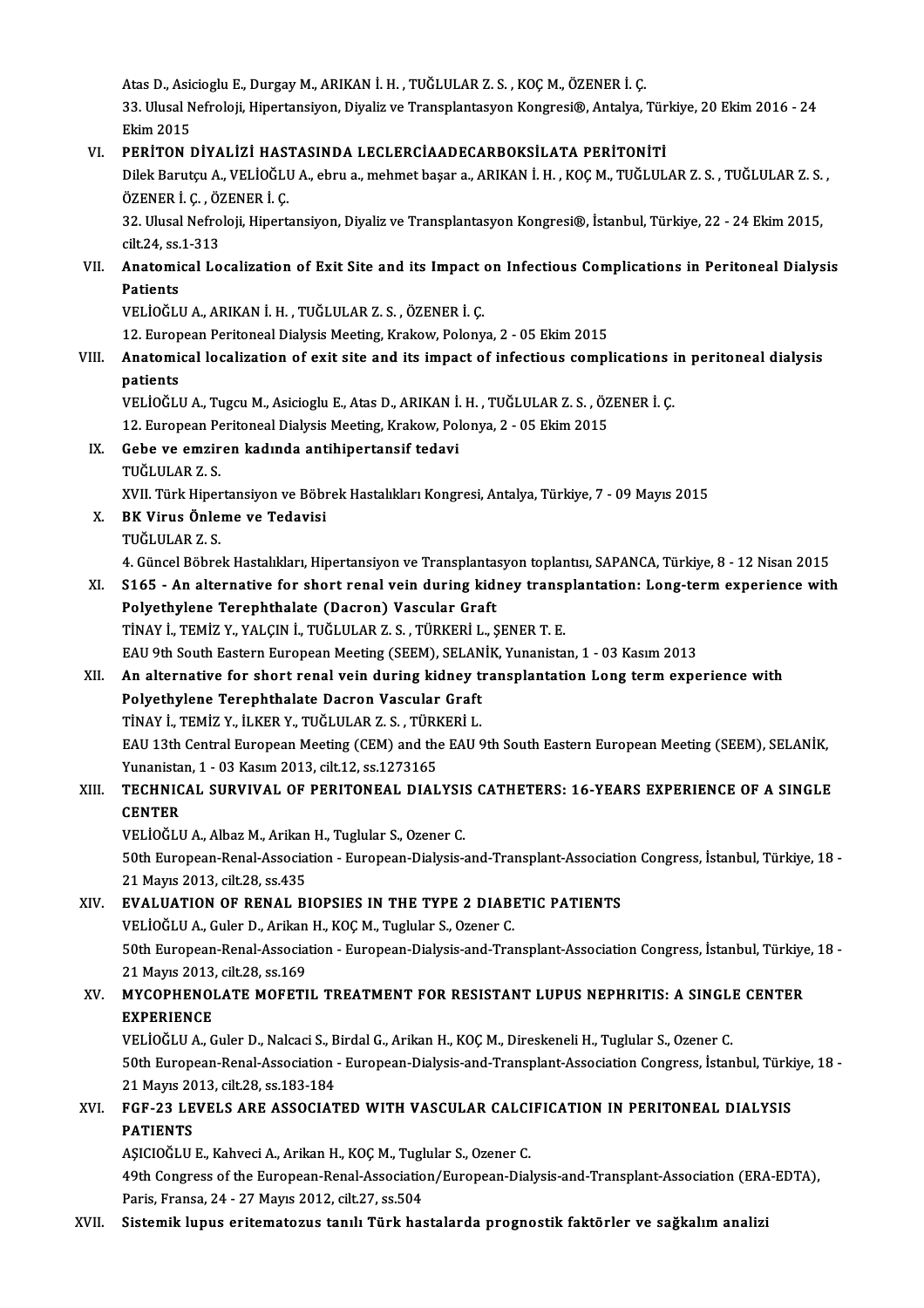AKBAY F. G. , TOPTAŞ T., ORAK N., YILMAZ N., TUĞLULAR Z. S. , DİRESKENELİ R. H. , YAVUZ Ş.<br>11. Ulucal Romatalaji Kangresi, Türkiye, 12., 17. Ekim 2010 11.<br>AKBAY F. G. , TOPTAŞ T., ORAK N., YILMAZ N., TUĞLULAR Z.<br>Tasralimus and laut dasa pradnisalara sambinatian

- AKBAY F. G. , TOPTAŞ T., ORAK N., YILMAZ N., TUĞLULAR Z. S. , DİRESKENELİ R. H. , YAVUZ Ş.<br>11. Ulusal Romatoloji Kongresi, Türkiye, 13 17 Ekim 2010<br>XVIII. Tacrolimus and low-dose prednisolone combination therapy is a 11. Ulusal Romatoloji Kongresi, Türkiye, 13 - 17 Ekim 2010<br>Tacrolimus and low-dose prednisolone combination thera<sub>l</sub><br>relapsing primary glomerulonephritis<br>Arikan H., Koc M., Cakalagaoglu F., Tuglular S., Ozener C., Akoglu E Tacrolimus and low-dose prednisolone combination thera<br>relapsing primary glomerulonephritis<br>Arikan H., Koc M., Cakalagaoglu F., Tuglular S., Ozener C., Akoglu E.<br>42rd EPA EDTA Congress Classow Birlosik Krallık 15, 19 Temm 43rd ERA-EDTA Congress, Glasgow, Birleşik Krallık, 15 - 18 Temmuz 2006, cilt.21, ss.64 Arikan H., Koc M., Cakalagaoglu F., Tuglular S., Ozener C., Akoglu E.<br>43rd ERA-EDTA Congress, Glasgow, Birleşik Krallık, 15 - 18 Temmuz 2006, cilt.21, ss.64<br>XIX. Pathogenetic roles of matrix metalloproteinases and nitric o
- 43rd ERA-EDTA Congress, Glasgow, Birleşik Krallık, 15 18 Temmuz 2006, cilt.21, ss.64<br>Pathogenetic roles of matrix metalloproteinases and nitric oxide on adriamycine induced nepl<br>syndrome in rats and effects of doxycyclin Pathogenetic roles of matrix metalloproteinases and nitric oxide on adriamycine<br>syndrome in rats and effects of doxycycline treatment on proteinuria and renal is<br>Yilmaz N., Kedrah A. E. , Tuglular S., Cakalagaoglu F., Yuks syndrome in rats and effects of doxycycline treatment on proteinuria and rena<br>Yilmaz N., Kedrah A. E. , Tuglular S., Cakalagaoglu F., Yuksel M., Gogas D., Ozener C., Akoglu<br>43rd ERA-EDTA Congress, Glasgow, Birleşik Krallık Yilmaz N., Kedrah A. E. , Tuglular S., Cakalagaoglu F., Yuksel M., Gogas D., Ozener C., Akoglu E.<br>43rd ERA-EDTA Congress, Glasgow, Birleşik Krallık, 15 - 18 Temmuz 2006, cilt.21, ss.309<br>XX. The effect of leucotrien ant
- 43rd ERA-EDTA Congress, Glasgow, Birleşik Krallık, 15 18 Temmuz 20<br>The effect of leucotrien antagonists on peritoneal functional an<br>hypertonic solutions in an experimental model of CAPD in rats<br>Yugal S. K., Tuztare H. Ca Yucel S. K., Tugtepe H., Cakalagaoglu F., Tuglular S., Akoglu E., Ozener C. hypertonic solutions in an experimental model of CAPD in rats<br>Yucel S. K. , Tugtepe H., Cakalagaoglu F., Tuglular S., Akoglu E., Ozener C.<br>43rd ERA-EDTA Congress, Glasgow, Birleşik Krallık, 15 - 18 Temmuz 2006, cilt.21, ss
- XXI. Böbrek transplantasyonunda üreteral stent kullanımı ile üreter komplikasyonları arasındaki ilişki 43rd ERA-EDTA Congress, Glasgow, Birleşik Krallık, 15 - 18 Temmuz 20<br>Böbrek transplantasyonunda üreteral stent kullanımı ile ürete<br>TEMİZ Y., TİNAY İ., YEGEN Ş. C. , TUĞLULAR Z. S. , TÜRKERİ L., İLKER Y.<br>19 Hlusel Üreleji K Böbrek transplantasyonunda üreteral stent kullanımı ile ür<br>TEMİZ Y., TİNAY İ., YEGEN Ş. C. , TUĞLULAR Z. S. , TÜRKERİ L., İLKEI<br>19. Ulusal Üroloji Kongresi, Antalya, Türkiye, 10 - 15 Haziran 2006<br>Böhnek transplantasyonunda TEMİZ Y., TİNAY İ., YEGEN Ş. C. , TUĞLULAR Z. S. , TÜRKE<br>19. Ulusal Üroloji Kongresi, Antalya, Türkiye, 10 - 15 Haz<br>XXII. Böbrek transplantasyonunda ven grefti kullanımı<br>TEMİZ Y. TİNAY İ. TUĞLULAR Z. S. TÜRKERLL, İLKERA
- 19. Ulusal Üroloji Kongresi, Antalya, Türkiye, 10 15 Haziran 2006<br>Böbrek transplantasyonunda ven grefti kullanımı<br>TEMİZ Y., TİNAY İ., TUĞLULAR Z. S. , TÜRKERİ L., İLKER Y. Böbrek transplantasyonunda ven grefti kullanımı<br>TEMİZ Y., TİNAY İ., TUĞLULAR Z. S. , TÜRKERİ L., İLKER Y.<br>19. Ulusal Üroloji Kongresi, Antalya, Türkiye, 10 - 15 Haziran 2006<br>Gyalosponina a and taspolimus baş similar pophra

XXIII. Cyclosporine a and tacrolimus has similar nephrotoxic effects in rats<br>Cakalagaoglu F., Kaya H., Tuglular S. 19. Ulusal Üroloji Kongresi, Antalya,<br>**Cyclosporine a and tacrolimus h.<br>Cakalagaoglu F., Kaya H., Tuglular S.**<br>95th Annual Meeting of the United S. Cyclosporine a and tacrolimus has similar nephrotoxic effects in rats<br>Cakalagaoglu F., Kaya H., Tuglular S.<br>95th Annual Meeting of the United-States-and-Canadian-Academy-of-Pathology, Georgia, Amerika Birleşik<br>Devletleri 1 Cakalagaoglu F., Kaya H., Tuglular S.<br>95th Annual Meeting of the United-Sta<br>Devletleri, 11 - 17 Şubat 2006, cilt.86<br>The role of methyl prednisolone. 95th Annual Meeting of the United-States-and-Canadian-Academy-of-Pathology, Georgia, Amerika Birleşik<br>Devletleri, 11 - 17 Şubat 2006, cilt.86<br>XXIV. The role of methyl prednisolone and intravenous (IV) cyclophosphamide comb

- Devletleri, 11 17 Şubat 2006, cilt.86<br>The role of methyl prednisolone and intravenous (IV) cyclophosphamide con<br>patients with idiopathic membranoproliferative glomerulonephritis (IMPGN)<br>KeeM, Arikan H. Al Abdan Y. Abdall The role of methyl prednisolone and intravenous (IV) cyclophosphamide combination tr<br>patients with idiopathic membranoproliferative glomerulonephritis (IMPGN)<br>Koc M., Arikan H., Al Ahdap Y., Abdalla O., Eren Z., Guven B., patients with idiopathic membranoproliferative glomerulonephritis (IMPGN)<br>Koc M., Arikan H., Al Ahdap Y., Abdalla O., Eren Z., Guven B., Kocak S., Tuglular S., Ozener C., Akoglu E.<br>42nd Annual Meeting of the European-Renal Koc M., Arikan H., Al Ahdap Y., Abdalla O., Eren Z., Guv<br>42nd Annual Meeting of the European-Renal-Associat<br>EDTA), İstanbul, Türkiye, 4 - 07 Haziran 2005, cilt.20<br>Agute and chronia isodeytrin usage induses me
- XXV. Acute and chronic icodextrin usage induces more peritoneal inflammation compared to glucose solutions EDTA), İsta<br>Acute and<br>solutions<br>Abdella O Acute and chronic icodextrin usage induces more peritoneal inflammation com<br>solutions<br>Abdalla O., Koc M., Elbir Y., Arikan H., Eren Z., Tuglular S., Demiralp E., Akoglu E., Ozener C.<br>42nd Annual Meeting of the European Pen

42nd Annual Meeting of the European-Renal-Association/European-Dialysis-and-Transplant-Association (ERA-EDTA), İstanbul, Türkiye, 4 - 07 Haziran 2005, cilt.20 Abdalla O., Koc M., Elbir Y., Arikan H., Eren Z., Tuglular<br>42nd Annual Meeting of the European-Renal-Associat<br>EDTA), İstanbul, Türkiye, 4 - 07 Haziran 2005, cilt.20<br>Böhnek Transplant Biyansilarimirdə Balyamayı 42nd Annual Meeting of the European-Renal-Association/European-Dialysis-and-T<br>EDTA), İstanbul, Türkiye, 4 - 07 Haziran 2005, cilt.20<br>XXVI. Böbrek Transplant Biyopsilerimizde Polyomavirus BK Nefropatisi Sıklığı<br>CAKALAĞAQĞLU

- EDTA), İstanbul, Türkiye, 4 07 Haziran 2005, cilt.20<br>Böbrek Transplant Biyopsilerimizde Polyomavirus BK Nefropat<br>ÇAKALAĞAOĞLU F., ERBARUT İ., TUĞLULAR Z. S. , GÜVEN B., AKOĞLU E.<br>17 Hlugal Patalaji Samnewnumu Türkiye 1 -Böbrek Transplant Biyopsilerimizde Polyomavirus B<br>ÇAKALAĞAOĞLU F., ERBARUT İ., TUĞLULAR Z. S. , GÜVEN B<br>17. Ulusal Patoloji Sempozyumu, Türkiye, 1 - 06 Ekim 2004<br>Fakal Segmental Clamerulesklereg Histolojik Verven ÇAKALAĞAOĞLU F., ERBARUT İ., TUĞLULAR Z. S. , GÜVEN B., AKOĞLU E.<br>17. Ulusal Patoloji Sempozyumu, Türkiye, 1 - 06 Ekim 2004<br>XXVII. Fokal Segmental Glomeruloskleroz Histolojik Varyantları
- 17. Ulusal Patoloji Sempozyumu, Türkiye, 1 06 Ekim 200<br>Fokal Segmental Glomeruloskleroz Histolojik Vary<br>ÇAKALAĞAOĞLU F., ERBARUT İ., KOÇ M., TUĞLULAR Z. S.<br>17. Ulusal Patoloji Sempozyumu, Türkiye, 1 Ekim 06 Oca Fokal Segmental Glomeruloskleroz Histolojik Varyantları<br>ÇAKALAĞAOĞLU F., ERBARUT İ., KOÇ M., TUĞLULAR Z. S.<br>17. Ulusal Patoloji Sempozyumu, Türkiye, 1 Ekim - 06 Ocak 2004<br>Saa1. gana analysis in the patients with as amyleid
- CAKALAĞAOĞLU F., ERBARUT İ., KOÇ M., TUĞLULAR Z. S.<br>17. Ulusal Patoloji Sempozyumu, Türkiye, 1 Ekim 06 Ocak 2004<br>XXVIII. Saa1 gene analysis in the patients with aa-amyloidosis from three different populations.<br>Tersi C. K 17. Ulusal Patoloji Sempozyumu, Türkiye, 1 Ekim - 06 Ocak 2004<br>Saa1 gene analysis in the patients with aa-amyloidosis from three different populations.<br>Terai C., Keneko H., Moriguchi M., Koseki Y., Kajiyama H., Maury C., T Saa1<br>Terai<br>et al.<br>66th Terai C., Keneko H., Moriguchi M., Koseki Y., Kajiyama H., Maury C., Tiitinen S., Kaarela K., Hurme M., Direskeneli<br>et al.<br>66th Annual Scientific Meeting of the American-College-of-Rheumatology/37th Annual Scientific Meeti

et al.<br>66th Annual Scientific Meeting of the American-College-of-Rheumatology/37th Annual Scientific Meeting of th<br>Association-of-Rheumatology-Health-Professionals, Louisiana, Amerika Birleşik Devletleri, 24 - 29 Ekim 2002 66th A<br>Associa<br>cilt.46

# Bilimsel KuruluşlardakiÜyelikler / Görevler

European Renal Association, Yürütme Kurulu Üyesi, 1999 - Devam Ediyor , Birleşik Krallık